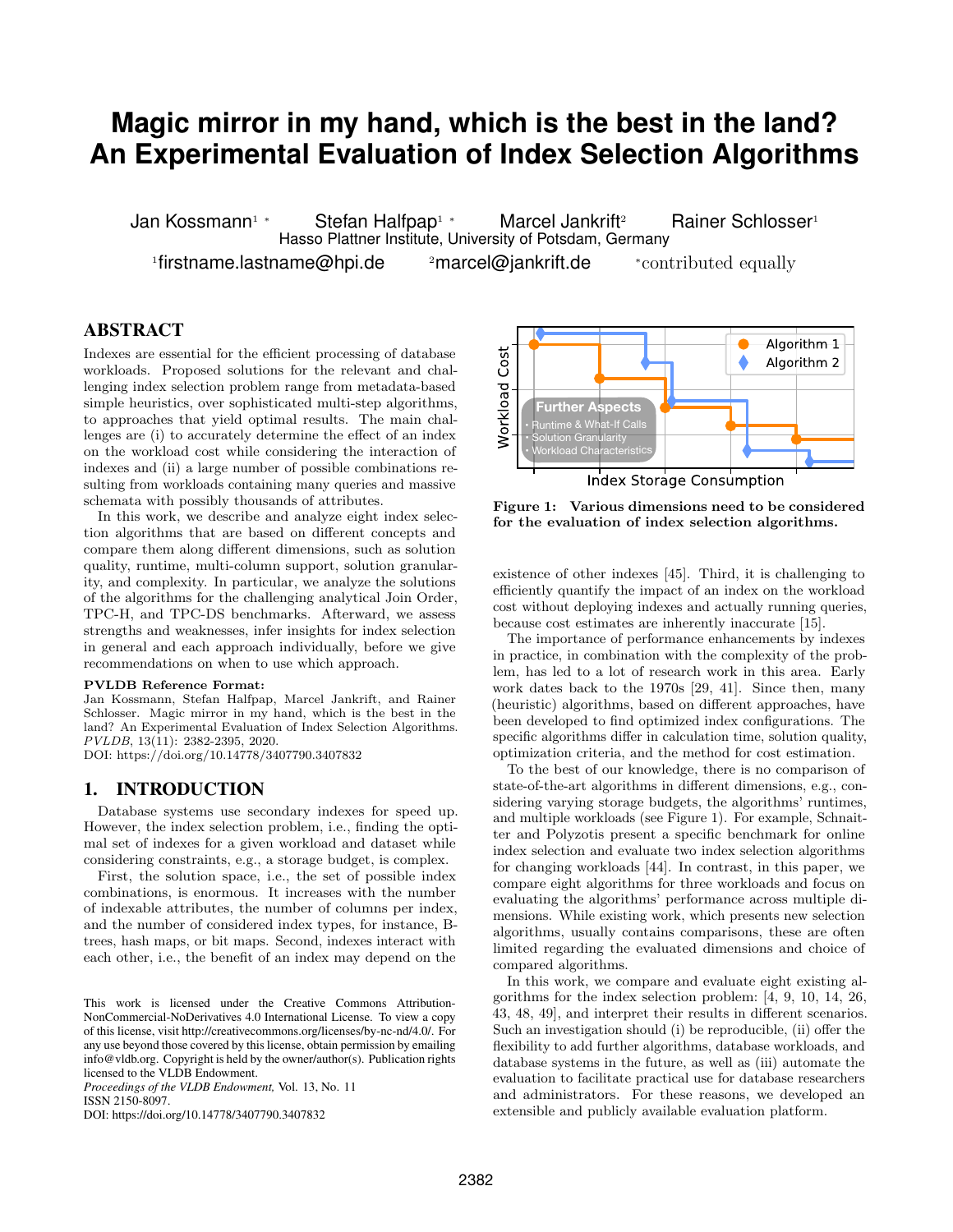Contributions. With this paper, we present a comparative evaluation of eight index selection algorithms, namely the Drop Heuristic [\[49\]](#page-13-5), AutoAdmin's index selection [\[10\]](#page-12-4), DB2 Advisor [\[48\]](#page-13-4), Relaxation [\[4\]](#page-12-2), CoPhy [\[14\]](#page-12-5), Dexter [\[26\]](#page-12-6), Extend [\[43\]](#page-13-3), and DTA Anytime [\[9\]](#page-12-3). This comparison includes:

- An explanation and detailed analysis of the functionality of eight diverse index selection algorithms.
- The experimental evaluation of the algorithms for three analytical benchmarks, namely, the TPC-H, TPC-DS, and Join Order Benchmark with regard to solution quality and runtime for varying storage budgets.
- An experimental analysis of the influence of different parameters of the algorithms.
- A deduction of insights and recommendations for selection algorithms depending on user needs.
- An open-source evaluation platform, which includes implementations of all compared algorithms, reproducibly automates setup, execution, and evaluation, and facilitates the extension by further algorithms or workloads.

In Section [2,](#page-1-0) we formalize the index selection problem and discuss different options for determining index benefits. Afterward, we describe, analyze, and compare the examined algorithms in Section [3.](#page-2-0) We present our methodology in Section [4](#page-5-0) and Section [5](#page-6-0) describes the implemented evaluation platform. In Section [6,](#page-7-0) we reveal the experimental results and examine the solutions found by the different algorithms, before we discuss our findings and mention the insights obtained from the experiments in Section [7.](#page-10-0) Section [8](#page-11-0) concludes the paper and mentions ideas for future work.

#### <span id="page-1-0"></span>2. INDEX SELECTION PROBLEM

In this section, we define the index selection problem as well as the vocabulary and notation used throughout this paper. Afterward, we discuss different approaches for estimating query costs, given a set of (hypothetically) existing indexes, which is essential for index selection algorithms.

#### 2.1 Formalization

Secondary indexes are auxiliary data structures that are used to enhance the performance of database systems. Typically, there is a trade-off between improved performance and elevated storage consumption. While performance is essential for productive systems, storage is a scarce resource [\[51\]](#page-13-6).

Index structures do not always accelerate query execution. In fact, additional indexes can even increase the workload processing time, e.g., because inserts or updates require expensive maintenance operations on the index structures [\[22\]](#page-12-7).

The index selection problem is about finding the set of indexes for a given workload that results in the best performance while considering a set of constraints, e.g., a limited storage budget, the kind of indexes to create, and the runtime of the index selection. We use the following notation:

Workload. A workload is a set of Q queries, which are defined over a set of tables with  $N$  attributes. A query  $j$  is characterized by the subset of attributes  $q_j \subseteq \{1, ..., N\}$  that are accessed for its evaluation,  $j = 1, ..., Q$ .

Query and workload costs are important input parameters for index selection algorithms. The total workload cost  $C$  is defined as the sum of the cost of all queries, i.e.,  $C = \sum_{j=1}^{Q} c_j$ , where the costs  $c_j$  depend on the selected indexes. Naturally, also different frequencies (or occurrences) of queries within a

workload could be taken into account to differentiate their importance during index selection.

Index. An index  $w$  with  $W$  attributes is represented by an ordered set of attributes  $w = \{i_1, ..., i_W\}$ , where  $i_u \in$  $\{1, ..., N\}, u = 1, ..., W$ . W is also called the *width* of an index. In this work, the size of an index refers to its storage consumption. A single index cannot incorporate attributes of multiple tables but is only created on a single table.

**Index Configuration.** An index configuration  $k$  is a set of indexes. Query and workload costs can also be calculated considering an index configuration:  $C(k) = \sum_{j=1}^{Q} c_j(k)$ .

Potential Index. A potential index  $p$  with  $W$  attributes is any index that could be generated from an arbitrary combination of attributes (from the same table) that are part of the workload, i.e.,  $p = \{i_1, ..., i_W\}$ , where  $i_u \in \bigcup_{j=1,...,Q} q_j$ ,  $u =$  $1, ..., W$ .

Index Candidates. Potential indexes that are considered and evaluated by index selection algorithms are index candidates I. Usually (because of their large number and combination possibilities), index selection algorithms cannot consider all potential indexes, e.g., indexes with many attributes are ignored. Choosing index candidates from all potential indexes is an essential part of index selection algorithms. Many algorithms focus on (syntactically) relevant indexes that contain only columns that appear together in at least one query. Typically, algorithms evaluate different candidate sets and index configurations during the selection process.

Index Interaction. Indexes interact with each other, i.e., the benefit of one index can be affected by the presence of another index [\[45\]](#page-13-0). Thus, to find effective selections, the mutual interplay of indexes has to be taken into account. Index interaction increases the complexity of choosing suitable candidates and calculating the best selection significantly, as the benefit of indexes cannot be considered independently.

Index Selection. An index selection  $S$  is the set of chosen indexes out of a candidate set  $I$ . An algorithm's goal is to solve the problem  $min_{S\subset I}C(S)$ . Note, besides the selection S, also the candidate set I influences the solution quality.

Hypothetical Index. Hypothetical indexes [\[10\]](#page-12-4), also called virtual indexes [\[48\]](#page-13-4), do not physically exist. Their existence is only simulated to trick the optimizer into generating query plans and cost estimations that would also be created if the index was actually physically present.

#### <span id="page-1-1"></span>2.2 Determining Query Costs

Index selection algorithms are required to quantify the benefit of an index, i.e., cost-savings when the index is utilized for executing the workload at hand. Furthermore, the index size, i.e., its storage consumption, is of interest. Both information is necessary for assessing and comparing different index candidates. A possibility to quantify the benefit of an index is to create the index physically and run each query whose costs are possibly affected by the index. Usually, this measurement-based approach results in accurate costs. However, this approach is prohibitively expensive for large workloads, in particular, because quantifying benefits in case of index interactions would require repeated recreations of the same indexes and executions of the same queries.

Therefore, most index selection algorithms do not measure but only estimate index benefits to avoid being thwarted too much by determining query costs. It is common to use the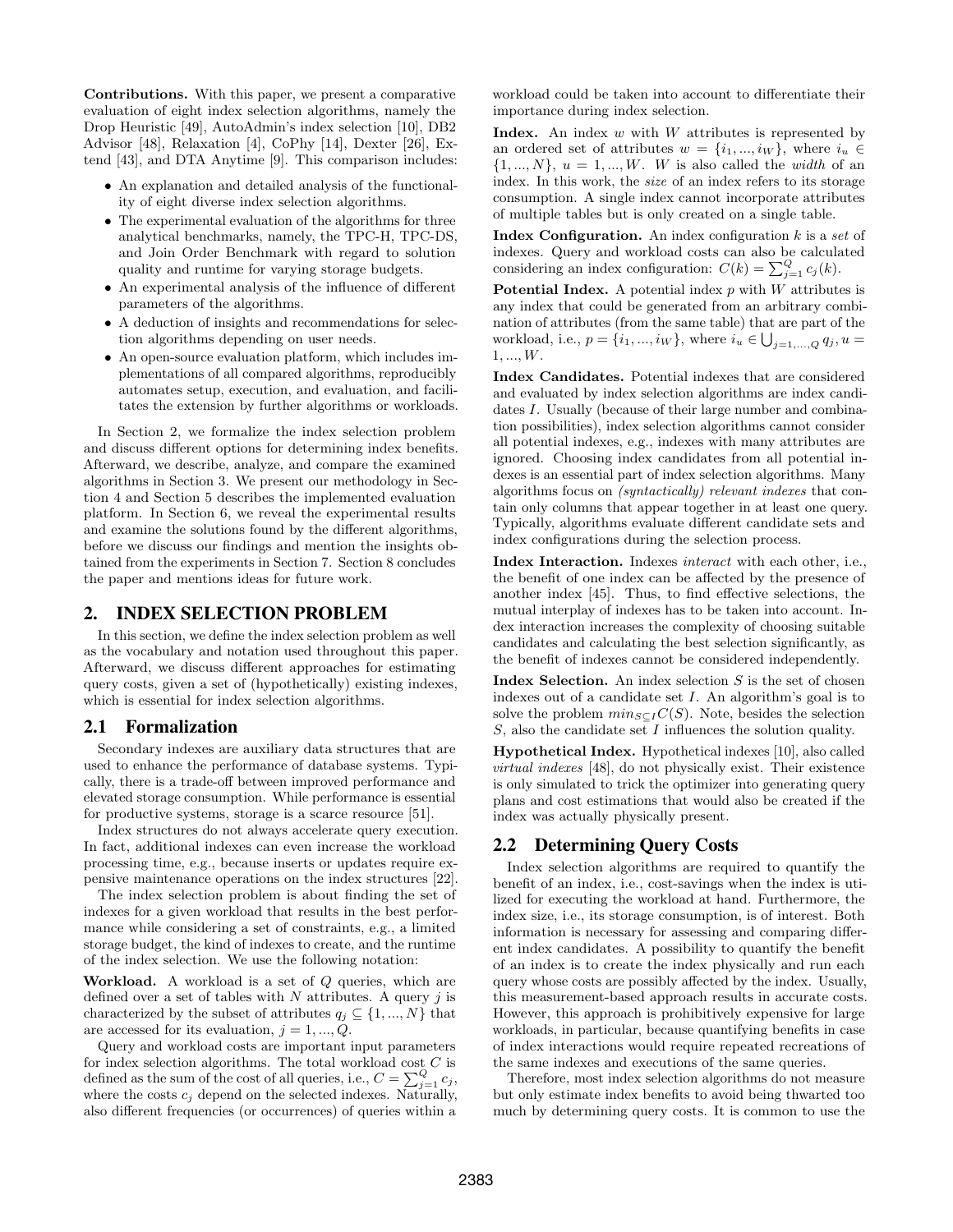database system's optimizer and its cost model for these estimations, because the optimizer chooses the query plan and, in particular, which indexes are used. Furthermore, to not only avoid executing queries but also creating indexes, some database systems support hypothetical indexes. Hypothetical indexes are not physically created but only affect optimizer cost estimations. The optimizer is instructed to imagine that a specific index would exist and base its cost estimations on this imagination. So-called what-if (optimizer) calls are used to estimate query costs.

Although queries are not executed, what-if calls take a considerable amount of time, because a query optimization process is executed. In particular, for large workloads, where millions of optimizer calls must be made, what-if calls can become a significant bottleneck. Papadomanolakis et al. show that index selection algorithms spend, on average, 90% of their runtime in the optimizer [\[35\]](#page-13-7). We discuss the cost of what-if calls in Section [6.5.](#page-9-0)

Chaudhuri and Narasayya discuss techniques to decrease the number of optimizer calls by (i) reducing the set of configurations to evaluate and (ii) deducing costs from simpler configurations [\[10\]](#page-12-4). Papadomanolakis et al. present a cache-like approach (INUM) to reduce the number of what-if calls [\[35\]](#page-13-7). The authors claim to be three orders of magnitude faster without accuracy losses. Besides, Bruno and Nehme present with C-PQO [\[6\]](#page-12-8) another method to speed up what-if based cost estimation.

In general, optimizer-based cost estimations can result in significant estimation errors due to cardinality misestimations [\[28\]](#page-12-9) or inaccurate cost models [\[50\]](#page-13-8). As a result, index configurations predicted to be beneficial can, when actually executing queries, result in performance regressions [\[3,](#page-12-10) [13\]](#page-12-11). The solution quality of index selection algorithms is, to some extent, bounded by the accuracy of the cost estimations. In their recent work, Ding et al. demonstrate how machine learning classification approaches can be leveraged to predict which plan (with or without index) will be more efficient [\[15\]](#page-12-0). The cost models based on neural networks of Marcus and Papaemmanouil [\[30\]](#page-13-9) could be used to mitigate the problems arising from inaccurate cost models.

#### <span id="page-2-0"></span>3. INDEX SELECTION ALGORITHMS

In this section, we describe the compared index selection algorithms. Figure [2](#page-3-0) gives a time-based overview of the examined publications as well as milestones in the field of index selection algorithms. The functioning and configurable parameters of the investigated algorithms are presented in Section [3.1](#page-2-1) - [3.8.](#page-4-0) Section [3.9](#page-4-1) summarizes the main characteristics of the algorithms, before Section [3.10](#page-4-2) discusses machine-learning based approaches and Section [3.11](#page-5-1) highlights specifics of commercial index selection tools.

Choice of Evaluated Algorithms. Index selection algorithms have been published since 1971, and differ in their underlying approaches and complexity. We included one of the first (Drop), intermediate, and recent (Extend, machine learning-based [\[47\]](#page-13-10), DTA) algorithms (see Figure [2\)](#page-3-0). Most algorithms were proposed in research papers. Some are related to commercial systems (AutoAdmin, DB2Advis, DTA). Dexter is an open-source algorithm. Regarding the underlying approaches, we evaluate imperative algorithms (i) starting with an empty index configuration and iteratively adding indexes  $(AutoAdmin, DB2Advis, DTA, Extend),$  and (ii) starting with

a large configuration that is reduced (Drop, Relaxation), as well as *declarative* approaches based on (iii) linear programming  $(CoPhy)$  and (iv) machine learning [\[47\]](#page-13-10). Finally, the chosen algorithms differ in their complexity, e.g., caused by more (DTA, Relaxation) or less (Drop) sophisticated candidate selections and transformations to adapt the current index configuration.

#### <span id="page-2-1"></span>3.1 Drop

One of the early index selection algorithms is Whang's Drop heuristic [\[49\]](#page-13-5). As the name implies, this approach successively drops index candidates. First, the initial candidate index set,  $S_{|I|} = I$ , comprises every potential single-column index and the processing costs for the given workload are determined with all index candidates in place,  $C(S_{|I|})$ . In each of the following drop phases  $n, n = |I|, |I| - 1, \dots$ , every remaining index candidate  $w \in S_n$  is removed from the current candidate set and the workload processing cost is re-evaluated,  $C(S_n \setminus \{w\})$ . The candidate w<sup>\*</sup> whose removal leads to the lowest cost is permanently removed for the next phase,  $S_{n-1} := S_n \setminus \{w^*\}$ . The original version drops index candidates until no further cost reduction is achieved. Furthermore, Whang's work states that costs are determined by characteristics of the data, not by the query optimizer.

Parameters. In our implementation, the maximum number of (finally) selected indexes  $|I| - n$  can be configured.

#### <span id="page-2-2"></span>3.2 AutoAdmin

Chaudhuri and Narasayya propose the AutoAdmin index selection algorithm for Microsoft SQL Server [\[10\]](#page-12-4). The iterative algorithm identifies multi-column indexes by incrementing the index width in each iteration. Iterations consist of two steps: First, candidates  $S_i$  are determined per query  $j = 1, ..., Q$ . The union of the candidates of all queries  $\bigcup_j S_j$ serves as input for the second step, which considers all queries while determining the best index configuration. For both steps, the procedure only differs in the considered queries and index candidates. The algorithm is a combination of a complete enumeration of all subsets of index candidates with m elements and a greedy extension to find  $n > m$  indexes. If  $m = n$ , the enumeration evaluates all index subsets with n elements to guarantee an optimal solution. The number of combinations may be prohibitively large to be evaluated in a reasonable amount of time. If  $m = 0$ , a pure greedy approach is used to decrease the runtime.

Using the single-column  $(m\text{-column})$  indexes of the first  $(m^{th})$  iteration, two-column  $((m + 1)$ -column) indexes are created and evaluated in the second  $((m + 1)^{th})$  iteration. To create multi-column indexes, Chaudhuri and Narasayya propose two different strategies, selecting more indexes for better results or fewer indexes for faster computation times.

Parameters. While the authors mention a storage budget or the number of indexes as possible constraints, the latter is used throughout the original paper. Our implementation uses the maximum number of indexes as a constraint to be as close to the original as possible. Also, the number of naively enumerated indexes and the index width can be configured.

#### 3.3 (Anytime) DTA

The Anytime algorithm of the Database Engine Tuning Advisor (DTA) for Microsoft SQL Server [\[9\]](#page-12-3) is a continuously refined  $[1, 11, 12, 31]$  $[1, 11, 12, 31]$  $[1, 11, 12, 31]$  $[1, 11, 12, 31]$  version of the  $Aut\alpha$ Admin  $[10]$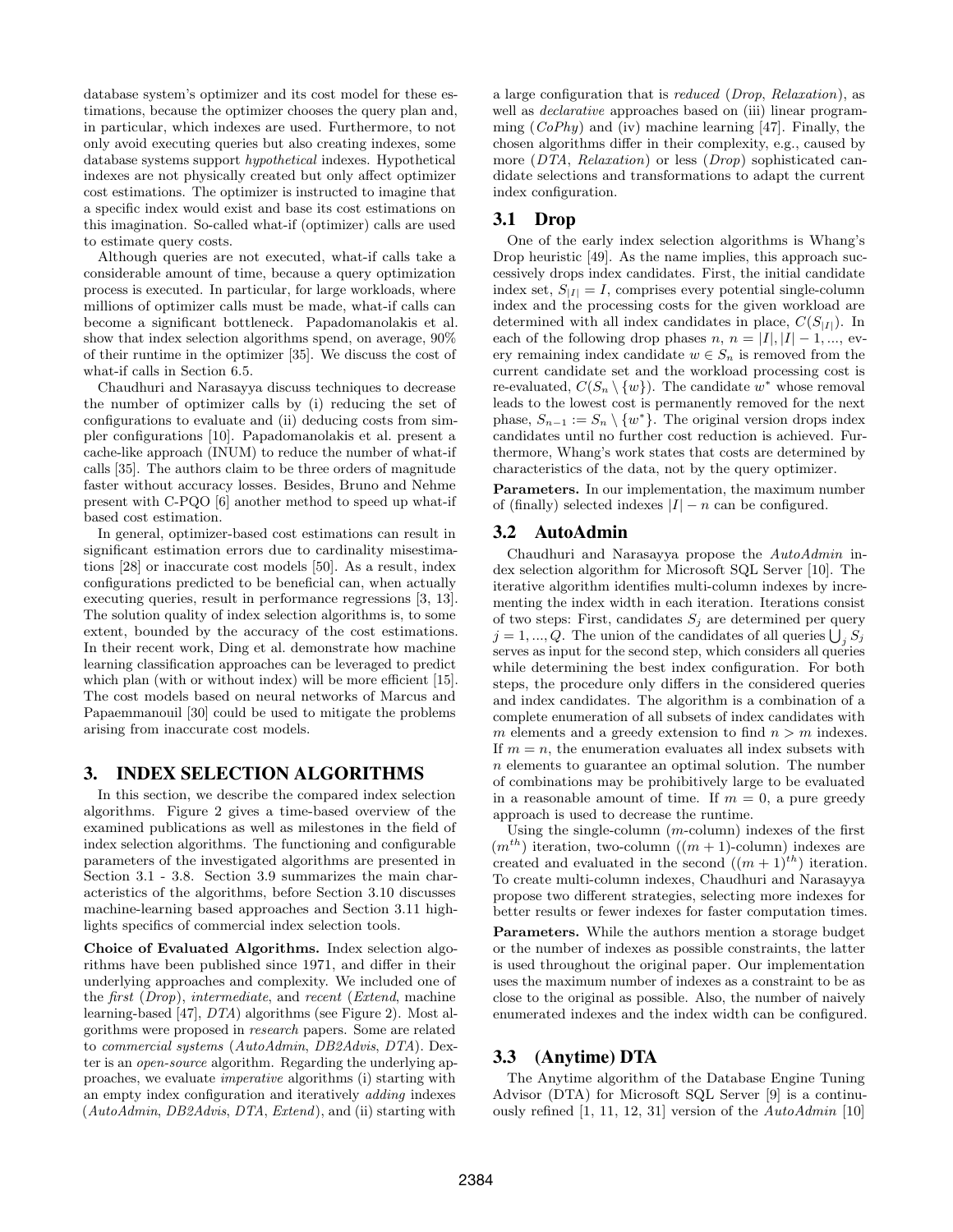

Figure 2: Timeline of milestones for index selection algorithms. Algorithms that are described, implemented, and evaluated in this work are highlighted with bold type. <sup>∗</sup>RL refers to Reinforcement Learning.

index selection. The core approach to first determine index candidates per query and then identify an index configuration for the entire workload, based on the original greedy enumeration, is the same.

The approach uses the following main extensions: (i) Iterations with increasing index widths are unnecessary since multi-column indexes are considered from the start. (ii) After candidate selection, candidates and configurations are merged to determine further candidates that are beneficial for multiple queries. (iii) Index interactions are considered by identifying seed configurations to avoid complete enumerations that may evaluate many, certainly suboptimal, configurations. (iv) As the name suggests, the tuning times can be limited to guarantee solutions even for many candidates and seeds. (v) The algorithm is capable of simultaneously tuning indexes, materialized views, and partitioning criteria.

Parameters. The maximum width of index candidates and a limit for the tuning time that applies – in contrast to the original proposal – to the entire algorithm can be configured.

## <span id="page-3-1"></span>3.4 DB2Advis

Valentin et al. present the algorithm DB2 Advisor (short DB2Advis) to identify beneficial indexes for IBM's DB2 [\[48\]](#page-13-4). DB2Advis utilizes the optimizer's what-if capabilities and follows a three-step approach.

In the first step, DB2Advis determines index candidates. For each query  $j, j = 1, ..., Q$ , of the workload, hypothetical indexes are created on columns that, e.g., appear in equality or range predicates or in interesting order [\[46\]](#page-13-16) lists. In addition, to not miss any candidate, all potential indexes are added as hypothetical indexes until a certain number of indexes is reached. Afterward, the optimizer is asked for the best plan for query  $i$ . Previously created hypothetical indexes that are utilized in the resulting plan are added to the set of index candidates  $(I)$  that is used in the next step.

In the second step, all index candidates in  $I$  are sorted by their benefit-per-space ratio in decreasing order. Following, index pairs  $w_1$  and  $w_2$  are combined if  $w_1$  has a higher ratio, and its leading columns are equal to  $w_2$ 's column permutation. In this case, the benefit of  $w_1$  is updated,  $w_2$  is removed from the list, and  $I$  is potentially resorted corresponding to its updated costs. Then, following the sort order, indexes are added to the final index configuration  $(S)$  until the storage budget  $(A)$  is exceeded.

Lastly, the current index configuration is randomly varied to improve its benefit and account for complex effects like index interaction: Sets of the previously calculated solution (S) are exchanged with sets of indexes that are not part of

<span id="page-3-0"></span>the solution (due to the budget constraint). If the variant leads to lower overall costs, it becomes the new solution.

Parameters. There are two main parameters: (i) the time for random variations and (ii) the maximum number of hypothetical indexes that are evaluated in the first step of the algorithm. Our implementation also allows configuring the maximum index width and does not support limiting the number of hypothetical indexes (ii). Such a preselection could be easily added, also to the other algorithms. We refrained from including it to compare the core algorithms.

#### <span id="page-3-2"></span>3.5 Relaxation

Bruno and Chaudhuri propose to derive indexes from a (presumably too large) optimal index set by repeatedly transforming it to decrease the storage consumption [\[4\]](#page-12-2). First, they obtain optimal index configurations for each query. Therefore, they instrument the optimizer and exploit knowledge about the optimizer's index usage to avoid a brute force approach. Second, the optimal index configuration for the entire workload is defined as the union of all queries' optimal index sets. Afterward, this configuration is repeatedly relaxed, i.e., transformed, to lower its storage consumption while keeping the configuration's benefits as high as possible. They use five index transformations: (i) Merging two indexes into one. (ii) Splitting two indexes, i.e., creating an index with shared attributes and up to two (one per input index) indexes with the residual attributes. (iii) Prefixing an index by removing attributes from the end. (iv) Promoting an index to a clustered index. (v) Removing an index.

Parameters. The maximum width for index candidates can be configured as well as which of the transformations are permitted. Our tool currently uses a brute force approach to obtain the optimal index configuration per query. As clustered indexes are not considered in this work, we did not integrate this transformation.

#### 3.6 LP-based Approaches (CoPhy)

Linear programming (LP) is a common approach to solve optimization problems by specifying the optimization goal and constraints with linear equations. Then, off-the-shelf solvers are used to calculate optimal solutions. Solvers are optimized to discard invalid and sub-optimal solutions early and, thus, outperform brute force approaches significantly. Commonly, index selection algorithms are formulated as integer LP problems, which are not scalable. The problem complexity of LP formulations for the index selection problem can be reduced by restricting the solution space, e.g., the number of index candidates by decreasing the allowed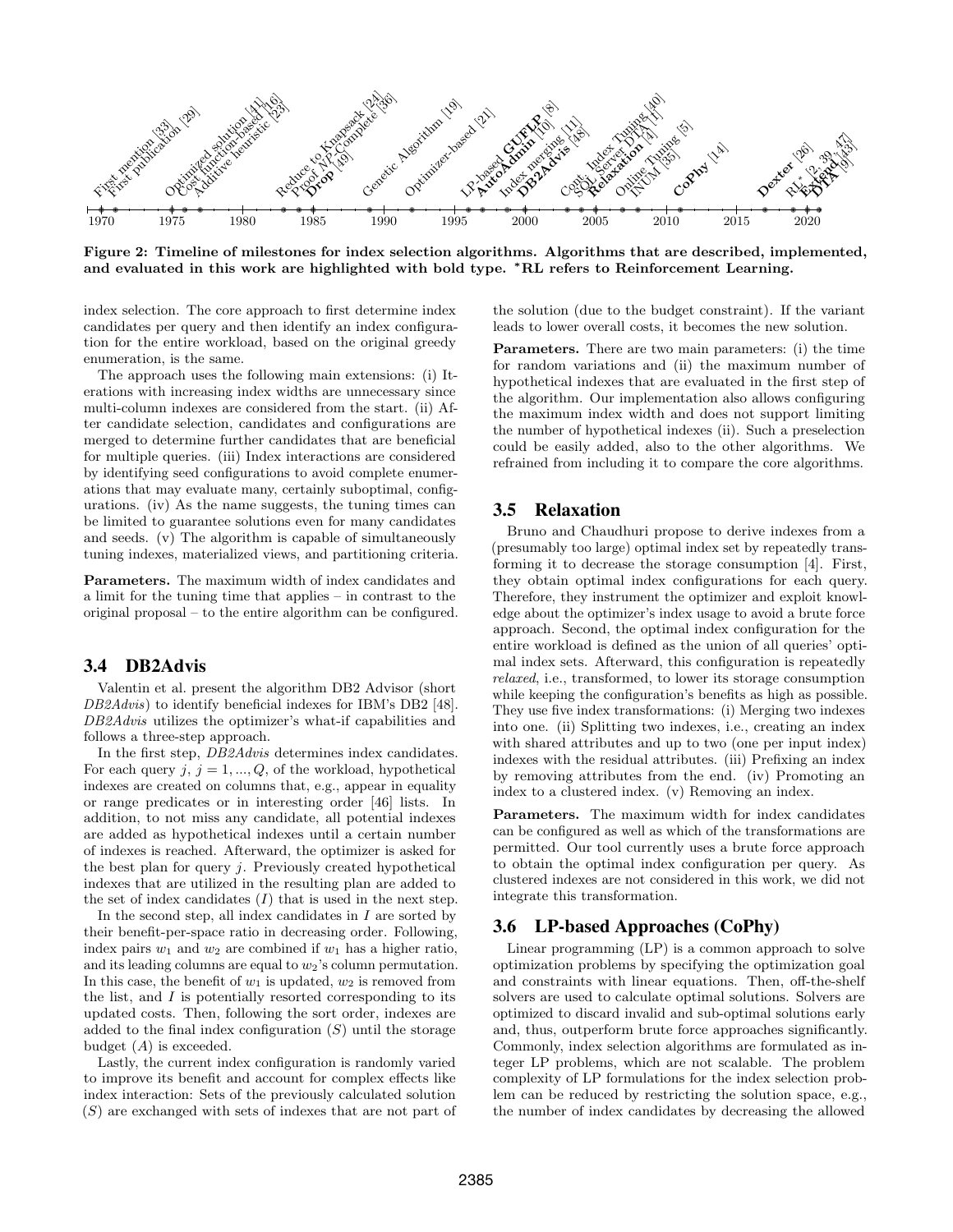index width. Of course, limited candidate sets might lead to suboptimal solutions for the unrestricted problem.

GUFLP. Caprara and Salazar González derive an LP formulation [\[7,](#page-12-23) [8\]](#page-12-20) for the index selection problem from a Generalized Uncapacitated Facility Location Problem (GUFLP). They reduce the complexity of the LP formulation with a restriction of the solution space by allowing only a single index per query. Thus, opportunities that only arise when multiple indexes exist simultaneously are not taken into account.

CoPhy. Dash et al. propose CoPhy, a more sophisticated LP formulation [\[14\]](#page-12-5) for the index selection problem. In contrast to GUFLP, their approach considers multiple indexes per query (see also [\[34\]](#page-13-17)) and multiple query plans that are possibly chosen by the optimizer depending on existing indexes. Below, we describe the essence of CoPhy's LP approach.

The costs of (a fixed query plan and) executing a query using specific indexes have to be at hand (e.g., based on what-if cost estimations). We consider a set  $K$  of different index combinations. If a *subset* of index candidates  $k \subseteq I$ , called *option* in the following, is applied to query  $j$ , the costs are  $c_i(k)$ ,  $k \in K \cup \{0\}$ , where 0 describes the option that no index is applied to  $j, j = 1, ..., Q$ .

In the LP, binary variables  $z_{ik}$  are used to model whether an index option  $k$  is applied to a query  $j$ . Binary variables  $x_i$  indicate whether an index  $i \in I$  with its corresponding storage consumption  $a_i$  is selected (as part of at least one chosen option  $k$ ). The constraints of the LP guarantee that a unique index option is used for each query  $j$  and that the used indexes i do not exceed the storage budget A.

The complexity of the LP problem is characterized by the number of variables and constraints. As LP formulations require all cost coefficients  $c_j(k)$ , the number of necessary what-if calls can be estimated. In general, LP approaches do not scale as the problem complexity sharply increases in the number of queries  $Q$  and the number of options  $|K|$ . Hence, solver-based approaches are (i) either not applicable for large problems (see [\[43\]](#page-13-3), Table I), or (ii) lead to suboptimal results as the candidate set sizes, cf.  $K$ , need to be reduced (see [\[43\]](#page-13-3), Figure 3-4). To mitigate such solver-based scalability issues, heuristic decomposition approaches can be used [\[42\]](#page-13-18).

Parameters. The maximum width of index candidates and the number of applicable indexes per query (1 corresponds to GUFLP) can be specified.

#### <span id="page-4-5"></span>3.7 Dexter

Dexter is an open-source index selection tool for PostgreSQL [\[25,](#page-12-24) [26\]](#page-12-6) and was developed by Andrew Kane. The algorithm builds on hypothetical indexes and is divided into two phases. First, the processed queries, together with information about their runtime, are gathered from the plan cache. Queries with the same template but different parameter values are grouped.

The second phase involves multiple sub-steps. (i) The initial costs (of the current index configuration) of the gathered queries are determined by using the EXPLAIN command. (ii) Hypothetical indexes are created for all potential single- and multi-column indexes that are not yet indexed. (iii) Again, cost estimations and query plans are retrieved from the query optimizer. The hypothetical indexes created in step (ii) that are part of these query plans become index candidates for the corresponding queries. (iv) For all queries, the index candidate with the most significant cost-savings compared to the costs obtained in step (i) is selected.

Dexter does not consider already existing indexes for deletion. Indexes are created independent of their storage consumption and cannot contain more than two columns.

Parameters. The tool offers a couple of parameters. The most important one is the minimal cost-savings percentage (default value 50%). It defines the minimal cost-savings that must be achieved by an index candidate to be selected.

## <span id="page-4-0"></span>3.8 Extend

The iterative selection algorithm for multi-column indexes of Schlosser et al. focuses on efficiency without limiting the set of index candidates a priori [\[43\]](#page-13-3). The cost inputs for the algorithm can rely on what-if estimations or manually crafted cost models (e.g., [\[27\]](#page-12-25)).

The algorithm works in a greedy stepwise fashion, either adding or extending one index per step based on the highest benefit per storage ratio. The algorithm starts with an empty solution set  $S = \emptyset$ . Initially, the single-attribute index with the highest cost reduction per storage is added to S. Afterward, there are generally two options: either a new single-attribute index  $\{i\}, i \in \{1, ..., N\}$  with  $\{i\} \cap S = \emptyset$  is added, or an existing index  $w \in S$  is extended by appending attribute  $i \in \{1, ..., N\}$ . Again, the option with the best ratio of further cost reduction and additional storage consumption is chosen. This procedure accounts for index interaction as in each step, the effect of already chosen indexes is considered. The algorithm terminates if the storage budget is reached or no further cost improvement can be realized.

Parameters. Originally, *Extend* does not limit the index width. In our implementation, the index width can be limited to make it comparable with the other approaches.

## <span id="page-4-1"></span>3.9 High-level Comparison

Table [1](#page-5-2) summarizes the main characteristics of the eight compared index selection algorithms. When selecting indexes, algorithms consider either the benefit per storage consumption (CoPhy, DB2Advis, Extend, Relaxation) or the pure benefit (AutoAdmin, Dexter, Drop, DTA). Algorithms also differ in the stop criterion. Some algorithms allow specifying an arbitrary upper limit of the total index storage consumption. All algorithms but  $Drop<sup>1</sup>$  $Drop<sup>1</sup>$  $Drop<sup>1</sup>$  support the selection of multi-column indexes. Dexter is limited to two-column indexes. In particular, in the case of CoPhy, multi-column indexes increase the number of what-if calls drastically. The consideration of index interaction in DB2Advis is limited, mainly late in the final variation phase.

#### <span id="page-4-2"></span>3.10 Machine Learning-based Approaches

Recently, machine learning-based approaches for index selection have been proposed. For example, Sharma et al. [\[47\]](#page-13-10) demonstrate how deep reinforcement learning (RL) can be used for index selection with a publicly available implemen-tation<sup>[2](#page-4-4)</sup>. Sadri et al. describe the prototype of another RLbased approach to identify beneficial indexes in a replicated database scenario [\[39\]](#page-13-15). Basu et al. specify a general RL approach for database tuning problems [\[2\]](#page-12-22). The framework is applied to index selection for the TPC-C workload. Index

<span id="page-4-3"></span> $1$ Drop theoretically supports multi-column indexes. However, the configuration tests (and, thus, runtime) would significantly increase with the number of candidates.

<span id="page-4-4"></span> $2$ Source code: https://github.[com/sh-ankur/autoindex](https://github.com/sh-ankur/autoindex)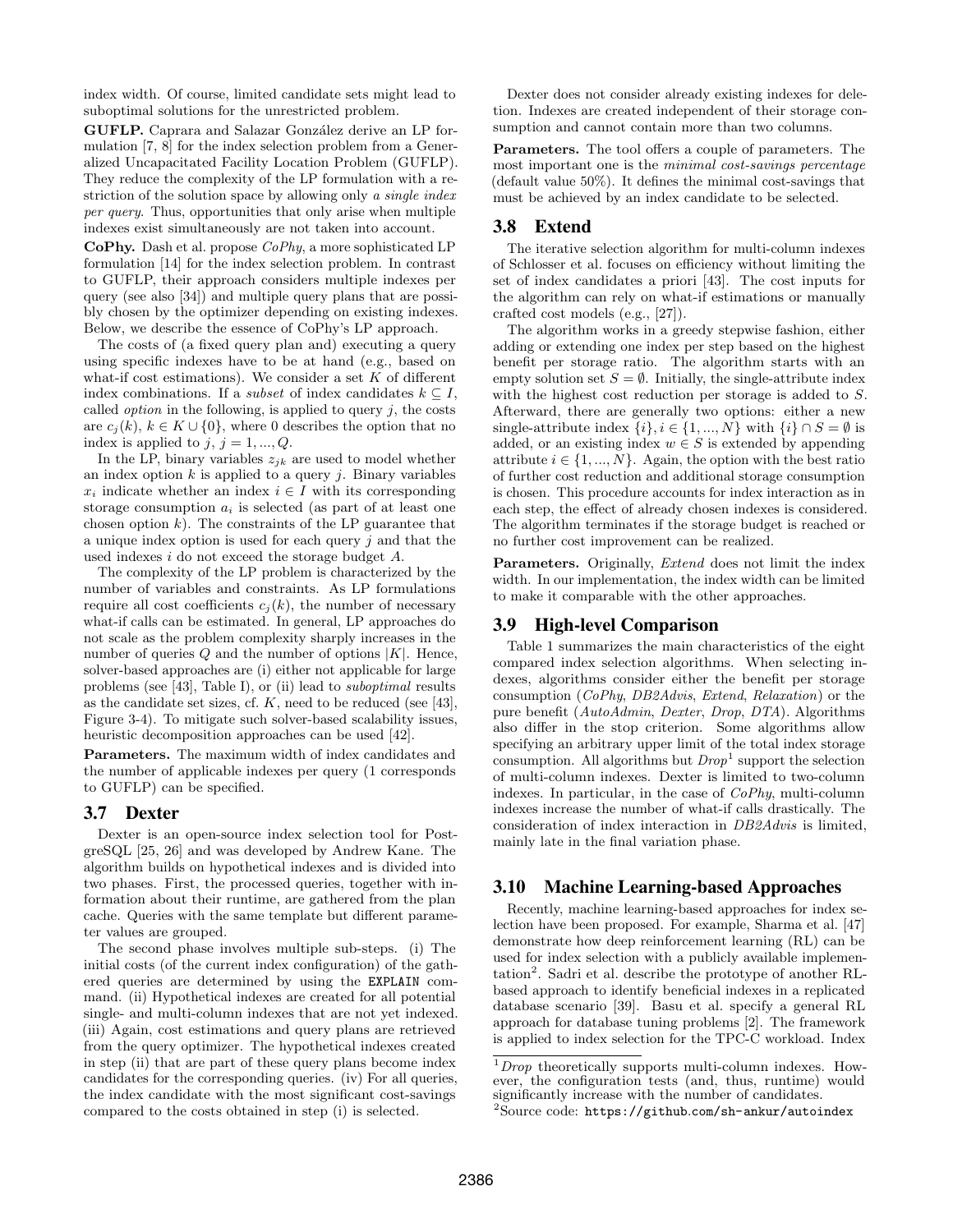Table 1: Summary of the compared algorithms in chronological order.

<span id="page-5-2"></span>

|                      | Drop        | AutoAdmin    | DB2Advis            | Relaxation       | CoPhy            | $_{\rm{Dexter}}$ | Extend                  | DTA          |
|----------------------|-------------|--------------|---------------------|------------------|------------------|------------------|-------------------------|--------------|
| Minimization goal    | Costs       | Costs        | Costs<br>Storage    | Costs<br>Storage | Costs<br>Storage | Costs            | $\frac{Costs}{Storage}$ | $\rm{Costs}$ |
| Stop criterion       | $#$ Indexes | Indexes<br># | Storage             | Storage          | Storage          | Savings $(\%)$   | Storage                 | Storage      |
| Multi-column indexes | No          | Yes          | Yes                 | Yes              | $Y_{\rm es}$     | (Limit 2)        | $\operatorname{Yes}$    | Yes          |
| Index interaction    | Yes         | Yes          | $Y_{\rm \text{es}}$ | Yes              | Yes.             | Yes              | Yes                     | Yes          |

interaction is ignored to reduce the problem's complexity. Limitations Even though the conceptual idea of applying machine learning to index selection is promising, we did not include the aforementioned approaches in this evaluation because, currently, they are still limited and cannot be applied to the benchmarks utilized for evaluation. While there are no implementations or details for reimplementation available for some approaches [\[2,](#page-12-22) [39\]](#page-13-15), Sharma et al.'s work [\[47\]](#page-13-10) lacks support for operators different from filters, e.g., joins. Also, the concept of RL, where an agent independently develops a strategy to solve a problem, requires massive amounts of training data, i.e., example queries, to develop a broadly applicable strategy. While generating this training data is challenging in itself, a large amount of training data results in long training times. Even further, it is vital for RL-based approaches to quickly evaluate the agent's actions (index creation/removal) to determine its reward. However, in this case, the efficiency of the evaluation is limited by the database system because (hypothetical) indexes must be created and costs must be determined. This particular process cannot be accelerated by GPUs or TPUs as often done for RL.

Nevertheless, we evaluated the implementation of Sharma et al. [\[47\]](#page-13-10) on the TPC-H dataset. For ten filter-only queries, the reinforcement model was almost on par<sup>[3](#page-5-3)</sup> with the traditional approach after 8 hours of training on CPUs.

#### <span id="page-5-1"></span>3.11 Commercial Index Selection Tools

While some of the chosen algorithms are related to tools employed in commercial DBMS products, the re-implemented algorithms do not fully reflect the behavior and performance of the original tools, which may be continuously enhanced and optimized. Such tools need to set further focus points, such as robustness, scalability, time-bound tuning, and integration [\[1,](#page-12-12) [12\]](#page-12-14). Microsoft's Database Engine Tuning Advisor (DTA) [\[31\]](#page-13-11) and the DB2 Design Advisor [\[52\]](#page-13-19) are able to simultaneously consider multiple physical design aspects, e.g., indexes, partitioning, and materialized views. Further, commercial tools must be able to tune dynamic workloads in a production environment and support user interaction [\[12\]](#page-12-14).

#### <span id="page-5-0"></span>4. METHODOLOGY

An objective comparison of index selection algorithms is challenging because the quality of an algorithm depends on the input (workload and index benefits), the algorithm's configuration, as well as on the constraints (budget) and optimization goals (benefit, ratio of benefit and storage), and the granularity<sup>[4](#page-5-4)</sup> of the solutions. In other words, the best algorithm may depend on the specific evaluation scenario. Thus, we tried to cover a broad range of scenarios for our comparison. In this section, we describe our evaluation setup.

First, we detail the investigated workloads in Section [4.1](#page-5-5) and how cost estimations are realized in Section [4.2.](#page-5-6) Following, we explain constraints, optimization goals, and discuss our setup.

#### <span id="page-5-5"></span>4.1 Workloads

For our comparison, we use three benchmark workloads of different scales and characteristics, e.g., the number of potential indexes, number of queries, or whether they are based on synthetic or real-world data, to investigate the workload's potential impact on the algorithms' solution quality and runtime. In the following, we highlight the differences of the TPC-H [\[37\]](#page-13-20), TPC-DS [\[32\]](#page-13-21), and Join Order Benchmark [\[28\]](#page-12-9).

Table [2](#page-6-1) displays relevant metrics for index selection for the three benchmark workloads and schemata. The TPC benchmarks are standardized analytical benchmarks and can be scaled with a scale factor. The JOB is based on reasonable queries over the Internet Movie Data Base (IMDB). In contrast to the synthetic datasets, the IMDB comprises real-world data with realistic cardinalities and dependencies, and focuses on the processing of joins.

The metrics demonstrate the different scales of the benchmarks. The TPC-H benchmark is relatively small and can be utilized for quick evaluations while the TPC-DS benchmark represents more realistic scenarios and is more abundant in every dimension. Even though the JOB's workload consists of the most queries, the number of potential (multi-column) indexes is comparably low. Most JOB queries contain many columns, but most of them belong to different tables and indexes are only created over attributes of the same table.

## <span id="page-5-6"></span>4.2 Determining Query Cost

All compared algorithms require a (more or less) large number of query cost determinations (given a fixed index configuration) and/or cost evaluations with large configurations (see Section [3.1](#page-2-1) - [3.8\)](#page-4-0). Although it is theoretically possible to obtain query costs by physically creating/dropping indexes and executing queries (repeatedly), it would take too much time and restrict feasible algorithm settings, especially the number of index candidates, by a too large degree. Therefore, we use hypothetical indexes for cost (and size) estimations.

Although these estimates are inaccurate (see Section [2.2\)](#page-1-1), they offer a reasonable combination of speed, accuracy, and accessibility and are consistent for all algorithms. Note, in this work, instead of assessing cost estimation approaches, we focus on the evaluation of index selection algorithms.

Based on the fact that many of the index selection algorithms proposed in the literature require what-if calls for practical application, it is surprising that database systems do usually not expose (a well-documented) interface to retrieve cost estimates for hypothetical indexes.

<span id="page-5-3"></span><sup>3</sup>Results: https://git.[io/EvaluationIndexSelectionRL](https://git.io/EvaluationIndexSelectionRL)

<span id="page-5-4"></span><sup>&</sup>lt;sup>4</sup>Granularity refers to the ability to identify solutions whose storage consumption exploits any provided budget.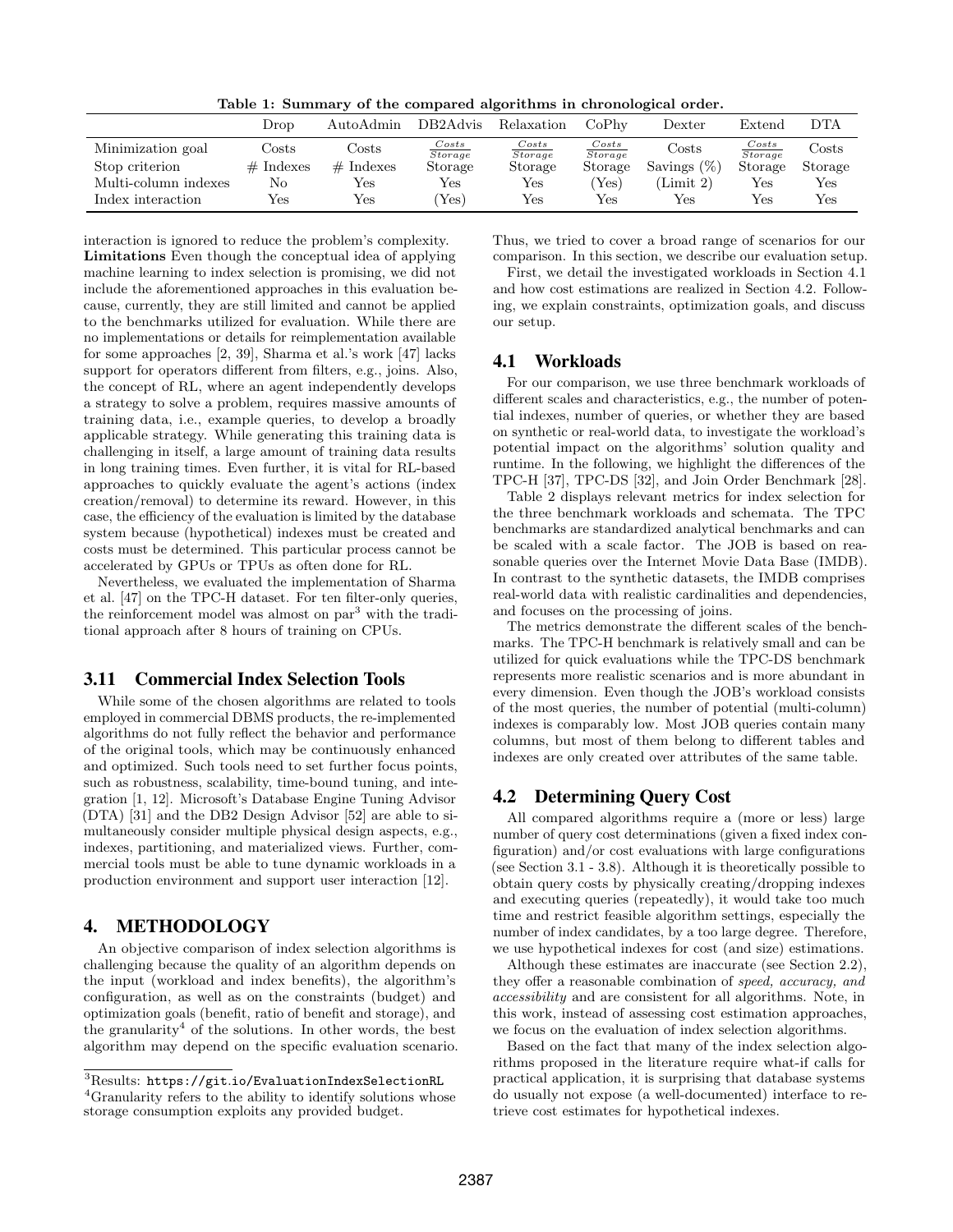<span id="page-6-1"></span>Table 2: Metrics for the evaluated benchmark schemata and workloads. The number of relevant index candidates was determined by generating all permutations of all syntactically relevant indexes.

| Benchmark | Dataset           | Relations | Attributes | Queries | Relevant $n$ -column candidates |                   |       |           |
|-----------|-------------------|-----------|------------|---------|---------------------------------|-------------------|-------|-----------|
|           |                   |           |            |         |                                 | $n=1$ $n=2$ $n=3$ |       | $n=4$     |
| JOB       | Real-world        | 21        | 108        | 113     | 73                              | 218               | 552   | $1\,080$  |
| TPC-H     | Synthetic uniform |           | 61         | 22      | 53                              | 398               | 3306  | 29 0 88   |
| TPC-DS    | Synthetic skewed  | 24        | 429        | 99      | 248                             | 3 7 3 4           | 68052 | 1 339 536 |

Therefore, database options for the evaluation were limited. We chose PostgreSQL with the extension HypoPG [\[38\]](#page-13-22). HypoPG enables creating, dropping, and size estimation of hypothetical indexes. Using PostgreSQL's EXPLAIN command, query plans with arbitrary hypothetical index configurations can be inspected. In doing so, we can determine which indexes are used and the estimated total execution cost for the plan. By calling ANALYZE before an index selection evaluation process is initiated, we ensure the existence of up-to-date statistics that are used for cost estimations and for predicting the storage consumption of hypothetical indexes. Thereby, single-column statistics (PostgreSQL holds histograms and the 100 most common values by default) are built for all attributes. EXPLAIN reports costs in arbitrary units, which are based on and can be tuned with parameters, e.g., specifying the relative performance of processing a row vs. fetching pages sequentially from disk. We use PostgreSQL planner's default cost parameters and could not find significant cost estimation differences between actual indexes and HypoPG's hypothetical ones<sup>[5](#page-6-2)</sup>.

Write statements are not differently costed if indexes are present, neither by HypoPG nor by PostgreSQL's optimizer, which is not an issue for our evaluation of purely analytical workloads. For transactional workloads, PostgreSQL's optimizer could be complemented by a manual cost model to approximate index maintenance costs.

#### 4.3 Constraints and Optimization Goal

The optimization goals and possible constraints of the compared algorithms differ (see Section [3\)](#page-2-0).

Optimization goal. Most of the compared algorithms optimize the ratio of index benefit and storage consumption. Therefore, we evaluate all algorithms concerning the storage consumption of selected indexes and the  $estimated^6$  $estimated^6$  workload costs. Drop, DTA, Dexter, and AutoAdmin minimize workload costs without considering storage consumption (General Insights (vii) in Section [7\)](#page-10-0). Although it is possible to adapt these algorithms to consider the ratio of benefit and size, we decided to evaluate their original implementation.

Index Selection Limit. Algorithms differ in the way they constrain the number of the selected indexes. Drop and AutoAdmin (also supports a budget constraint) limit the number. Dexter limits by the minimal cost-saving percentage. Most commonly, algorithms limit the storage budget. For all workloads and algorithms, we report workload costs with varying storage consumption. For Drop, AutoAdmin, and Dexter, the number of selected indexes and the minimal

cost-saving percentage allow to implicitly control the storage consumption, which is, in general, increasing for both a higher number of indexes and a lower minimal cost-saving percentage. We denote the exact storage consumption, which may be equal or lower than the provided budget, for differing parameters in the figures of Section [6](#page-7-0) for all algorithms.

Runtime. Only DTA originally supports to limit the runtime of the selection process. In general, runtimes can be indirectly controlled by limiting the investigated index candidates, e.g., index width or naively enumerated combinations (only AutoAdmin and CoPhy). The number of cost requests and, thus, evaluated configurations is the main cost factor for selection algorithms [\[35\]](#page-13-7). Further, *DB2Advis* allows specifying the time for random substitutions after a preliminary index selection was conducted (see Section [3.4\)](#page-3-1). We chose algorithm settings in a way that runtimes did not become too large. We report runtime details and a detailed cost breakdown in Section [6.](#page-7-0)

## <span id="page-6-0"></span>5. EVALUATION PLATFORM

To automate the comparison of index selection algorithms, we developed an evaluation platform. Besides enabling the reader to reproduce all results and retrace the algorithm's selection steps completely, the platform facilitates the integration of additional algorithms, workloads, or database systems in the future.

## <span id="page-6-5"></span>5.1 Implementation

The open-source<sup>[7](#page-6-4)</sup> evaluation platform is implemented in Python 3. The main goal of our implementation is to automate the evaluation of varying algorithms, settings, and workloads. The automation includes the setup, i.e., data generation and loading, query generation, the evaluation of different parameters for the algorithms, and the collection and summary of the results.

The centerpieces of the implementation are the compared selection algorithms. We implemented all algorithms (except Dexter), including unit tests, based on the original descriptions and tried to keep them as close to the original as possible. For Dexter (Section [3.7\)](#page-4-5), we used the publicly available implementation [\[25\]](#page-12-24) and embedded it into Python to offer the same interfaces for all algorithms. For LP-based approaches, we implemented the input generation with Python and the model in AMPL [\[20\]](#page-12-26) using the Gurobi solver (v8.1.0). Algorithms can access Query and Table objects to generate index candidates of varying widths or for specific queries.

The CostEvaluation class implements the determination of query/workload costs for given index configurations. This class can be used by the algorithms transparently, i.e., algorithms do not have to consider how the costs are determined, e.g., whether hypothetical indexes are used or not. The

<span id="page-6-2"></span><sup>&</sup>lt;sup>5</sup>Estimations based on actual and hypothetical indexes:

<span id="page-6-3"></span>https://git.[io/CostEstimationAccuracyHypoPGIndexes](https://git.io/CostEstimationAccuracyHypoPGIndexes)  ${}^{6}$ Note, we do not report actual runtimes for physically created index selections, because they could arbitrarily differ from the estimated costs. Thus, they are not adequate for assessing the algorithms, which only consider estimates during selection.

<span id="page-6-4"></span> $^{7}$ [https://git](https://git.io/index_selection_evaluation).io/index\_selection\_evaluation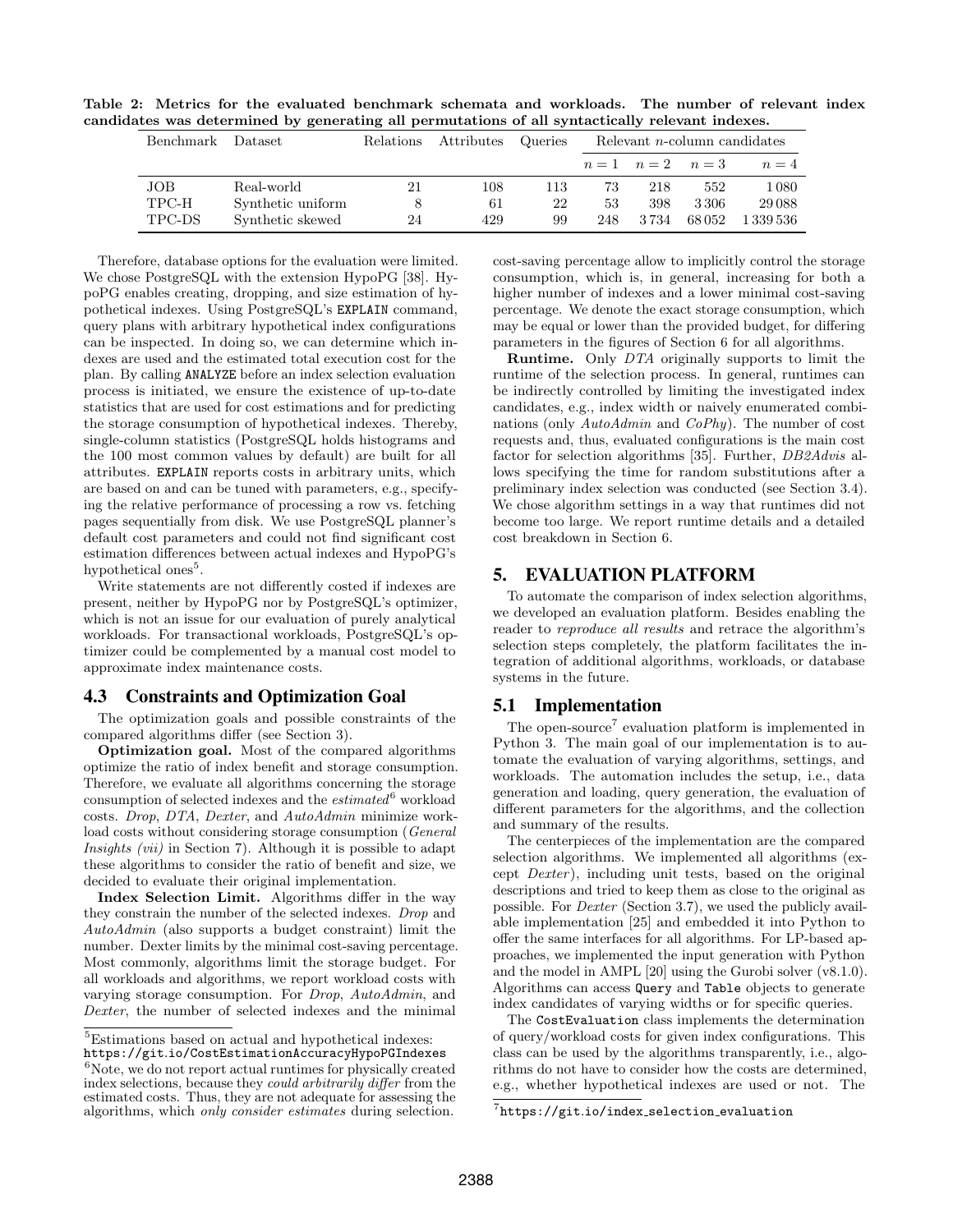CostEvaluation takes care of creating and dropping (hypothetical) indexes based on the current and last specified index configuration. The CostEvaluation also handles pruning and caching of cost estimations. Section [5.2](#page-7-1) describes these optimizations in detail.

The DatabaseConnector builds an abstraction layer for different database systems. It provides a consistent interface for using what-if capabilities and hides different SQL dialects. Currently, the platform contains connectors for PostgreSQL and SAP HANA, while the latter does not support hypo-thetical indexes. We have compared<sup>[8](#page-7-2)</sup> the cost estimations by PostgreSQL and Microsoft SQL Server for different benchmark queries. The relative differences between the query costs in a particular DBMS were similar. While the abstraction of the CostEvaluation facilitates adding new database systems, hypothetical indexes are not entirely documented, and their sizes cannot be obtained in SQL Server.

Configuration options, e.g., scale factors, the database system, parameter values for the algorithms, and whether and how often the workload is executed with the calculated index selection can be controlled via a central JSON file.

## <span id="page-7-1"></span>5.2 What-If Call Optimizations

Obtaining cost estimates for queries given a particular index configuration makes up a large part of the total runtime of index selection algorithms because it requires optimizer invocations (see Section [2.2\)](#page-1-1) as well as inter-process (or network) communication. In the literature, the reduction of optimizer invocations is often a main focus, e.g., with atomic configurations [\[18\]](#page-12-27) in the AutoAdmin work [\[10,](#page-12-4) p. 3]. To facilitate efficient evaluations, our CostEvaluation (i) avoids unnecessary optimizer calls, and (ii) maintains a (cost estimation) cache. (i) If no index of a given configuration is applicable for a query, the costs without indexes are returned. (ii) Given a query and all possibly applicable indexes of a requested configuration, the cost estimation cache stores retrieved cost estimates. Note, multiple cache entries (with different sets of possibly applicable indexes) for the same query may exist. We do not limit the cache size and reset the cache at the beginning of each algorithm evaluation. Besides (i) and (ii), we did not implement any further techniques to reduce the number of optimizer calls (see Section [2.2\)](#page-1-1).

#### <span id="page-7-0"></span>6. EVALUATION

In this section, we evaluate the selected algorithms (see Section [3.1](#page-2-1) - [3.8\)](#page-4-0) for the TPC-H, TPC-DS, and JOB workloads. After the experimental setup (Section [6.1\)](#page-7-3), we present results for each of the workloads (Section [6.2](#page-7-4) - [6.4\)](#page-9-1) regarding the quality of the identified solutions and their corresponding runtime depending on the storage consumption.

Afterward, Section [6.5](#page-9-0) discusses the impact of hypothetical indexes and cost requests on algorithm runtimes, before Section [6.6](#page-10-1) sheds light on the influence of different algorithm parameters, i.e., the index width, DB2Advis's time for random variations, AutoAdmin's number of naively enumerated indexes, and DTA's runtime limit.

## <span id="page-7-3"></span>6.1 Experimental Setup

All experiments were executed on an Intel Xeon 8180 platinum CPU with PostgreSQL 12.1 and Python 3.7.5. For the

vital part of what-if optimization and hypothetical indexes, we employed HypoPG, commit 238cca5.

We used PostgreSQL's default index type, a non-covering B-tree, for the following experiments. However, the evaluation platform is not conceptually limited to non-covering B-tree indexes. The admissible index width was set to 2. Thereby, also the initial index candidate set contains all syntactically relevant candidates of width 2. The time for  $DB2Advis'$  TRY\_VARIATION step was set to 0. While this step is part of the original algorithm, random exchanges could be added to all algorithms, and we want to evaluate the solution quality of the core algorithms. For  $Aut\alpha$ number of indexes selected by a naive enumeration was set to 1. The DTA algorithm is designed to be interruptible at anytime and to still deliver acceptable solutions. We granted a maximum runtime of 30 minutes.

Algorithms that stop after a certain number of indexes has been selected and do not use a storage budget were provided with an increasing maximum number of admitted indexes. The exact budgets, admitted indexes, and further configurations can always be obtained from the benchmark configuration files in our repository. The relative estimated costs of index configurations are based on a benchmark setup without indexes, i.e., there are no indexes or primary keys.

## <span id="page-7-4"></span>6.2 TPC-H

The TPC-H measurements are based on a scale factor of 10. For Figures [3\(a\)](#page-8-0) and [3\(d\)](#page-8-1) we excluded the queries 2, 17, and 20 because due to subqueries their estimated costs are orders of magnitude higher than for TPC-H queries on average in PostgreSQL (see Figures  $4(a)$  and  $4(b)$ ). Without the exclusion, these three queries dominate the costs of the entire workload, thereby rendering the index selection problem less complex because an index that decreases the cost of at least one of these queries would always outperform indexes for other queries by orders of magnitude.

Figure [3\(a\)](#page-8-0) depicts the performance of the identified solutions for budgets from 0 to 10 GB. Each marker indicates an index combination identified by an algorithm for a particular storage budget. First, it becomes apparent is that most algorithms do not fully utilize the maximum budget of 10GB because no further indexes that reduce the workload cost can be found. For example, *Extend* uses only  $\approx 6$  GB.

Second, there is a structural difference between the algorithms that use the maximum number of indexes as a stop criterion and the budget-based algorithms. While the latter identify indexes for low budgets, starting with a few hundred megabytes, Drop and AutoAdmin need roughly 2 GB to add the first index because they first add the index with the largest cost improvement, independent of its size.

Further looking at both, the workload cost in Figure [3\(a\)](#page-8-0) and the runtimes in [\(d\),](#page-8-1) it is not trivial to determine a win-ner. Using the platform, we can also create a table<sup>[9](#page-7-5)</sup> that shows which indexes are selected for which budget by the algorithms. For many budgets, Extend and Relaxation identify the best solutions with acceptable runtimes. Due to the employed minimization goal, AutoAdmin and Drop need large budgets to find their first index, but this index is a substantial improvement over all other algorithms. Note, DTA would still identify usable, possibly the same, solutions if its runtime would be limited to, e.g., 20 seconds.

<span id="page-7-2"></span><sup>8</sup>Results: https://git.[io/CostEstimatesSQLServesPSQL](https://git.io/CostEstimatesSQLServesPSQL)

<span id="page-7-5"></span><sup>9</sup>Table containing index selection steps:

https://git.[io/IndexSelectionSequenceTableTPCH](https://git.io/IndexSelectionSequenceTableTPCH)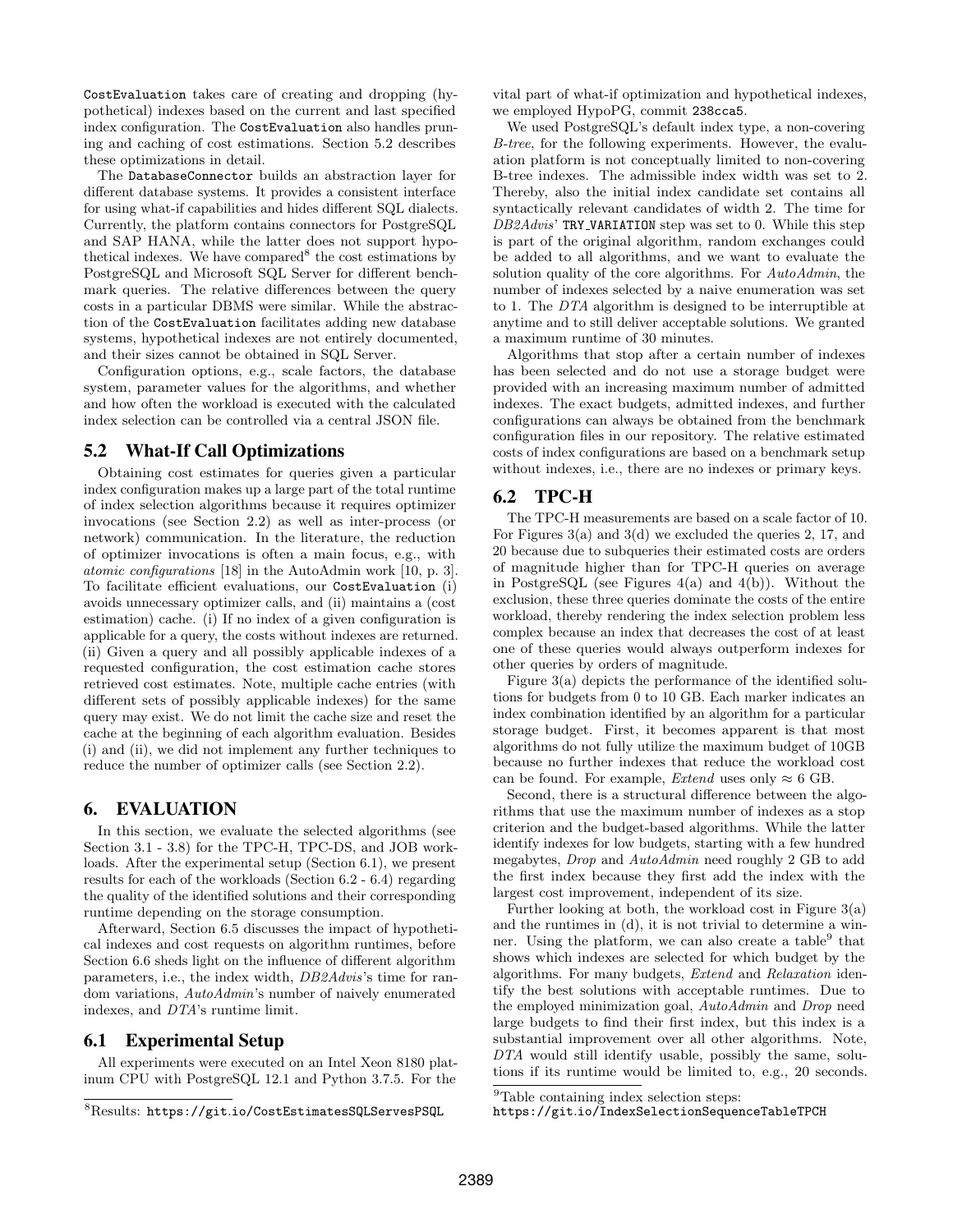<span id="page-8-0"></span>

(a) TPC-H (SF10): Solution quality. Cost relative to processing without indexes.



<span id="page-8-2"></span>Index Storage Consumption (GB) (b)  $TPC-DS$  (SF10):

<span id="page-8-3"></span>

<span id="page-8-4"></span>Cost relative to processing w/o indexes. to processing without indexes. Solution quality. (c) JOB: Solution quality. Cost relative

<span id="page-8-1"></span>

(d) TPC-H (SF 10): Observed runtime for budgets from 0 to 10 GB. (e) TPC-DS (SF 10): Observed runtime for budgets from 0 to 12 GB. (f) JOB: Observed runtime for budgets from 0 to 12 GB.

Figure 3: [\(a\),](#page-8-0) [\(b\),](#page-8-2) [\(c\):](#page-8-3) Estimated workload processing costs (relative to estimated costs without indexes); [\(d\),](#page-8-1) [\(e\),](#page-8-4) [\(f\):](#page-8-5) Algorithm runtime including cost requests and index simulations. TPC-H (queries 2, 17, 20 excluded), TPC-DS (queries 4, 6, 9, 10, 11, 32, 35, 41, 95 excluded), and Join Order Benchmark on PostgreSQL.

DB<sub>2</sub>Advis has a constantly low runtime and still finds acceptable solutions. The low runtime is caused by its modus operandi (see Section [3.4](#page-3-1) and Section [6.5\)](#page-9-0): Most other algorithms generate many combinations and check their impact with what-if optimization calls, while DB2Advis only issues a fixed number of  $2 \times Q$  cost requests. Drop shows an almost constant runtime since, for each round, it starts with the same large set of index candidates, drops them one by one, thereby, behaving similarly for every case.

Dexter's runtime is constant because it does not depend on a budget but on the number and complexity of queries. While its solution quality is close to the best, it cannot produce fine-grained solutions and identifies only two solutions for all evaluated budgets.

Finally, Figures  $4(a)$  and  $4(b)$  show the costs that are achieved with each algorithm's best index combination that does not consume more than 5 GB of storage on a per-query basis to better understand the mechanics of the different algorithms. The figures indicate that most algorithms, except for Dexter and Drop, manage to identify important indexes for queries where indexes are applicable, in particular for the expensive queries shown in [\(b\).](#page-9-3) DTA and Extend achieve the lowest costs for all of the displayed queries while Relaxation performs only for the queries 9, 12, and 21 slightly worse. The platform allows generating the corresponding charts for other benchmarks and budgets.

#### <span id="page-8-6"></span>6.3 TPC-DS

The TPC-DS measurements are based on a scale factor of 10. For all TPC-DS experiments, we excluded the queries

<span id="page-8-5"></span>4, 6, 9, 10, 11, 32, 35, 41, and 95 because again, these queries have the potential to distort a fair assessment of index selection algorithms. The higher complexity of the TPC-DS benchmark compared to TPC-H (cf. Section [4.1\)](#page-5-5) can be used to further emphasize the strengths and weaknesses of the algorithms.

Figure [3\(b\)](#page-8-2) shows the solution quality of the investigated index selection algorithms for memory budgets from 0 to 12 GB. In contrast to the TPC-H measurements, the differences, especially for realistic budget sizes, between 2 and 10 GB, are larger. The solutions identified by the algorithms vary to a larger degree because there are more (indexable) columns and more queries that benefit from indexes.

For the TPC-H experiments, Drop, and AutoAdmin found the first indexes for relatively large budgets, around 2 GB. For TPC-DS, they identify beneficial solutions much earlier because there is no single dominating table, such as the lineitem table for TPC-H, in the TPC-DS dataset. Thus, impactful indexes do not have to be that large.

For budgets of 2 GB and above, differences start to become apparent. Extend and DTA take the lead and generate the best solutions. In contrast to other approaches, they keep adding relatively small indexes to the solution for a larger budget range. For instance, Extend's modus operandi causes this behavior (see Section [3.8\)](#page-4-0): For each step, the index with the largest overall benefit-per-space ratio is added. For large budgets, the solution quality of all approaches is more homogeneous, and Relaxation identifies the best solution.

DB2Advis achieves again an almost constant runtime caused by its functioning and offers a good tradeoff between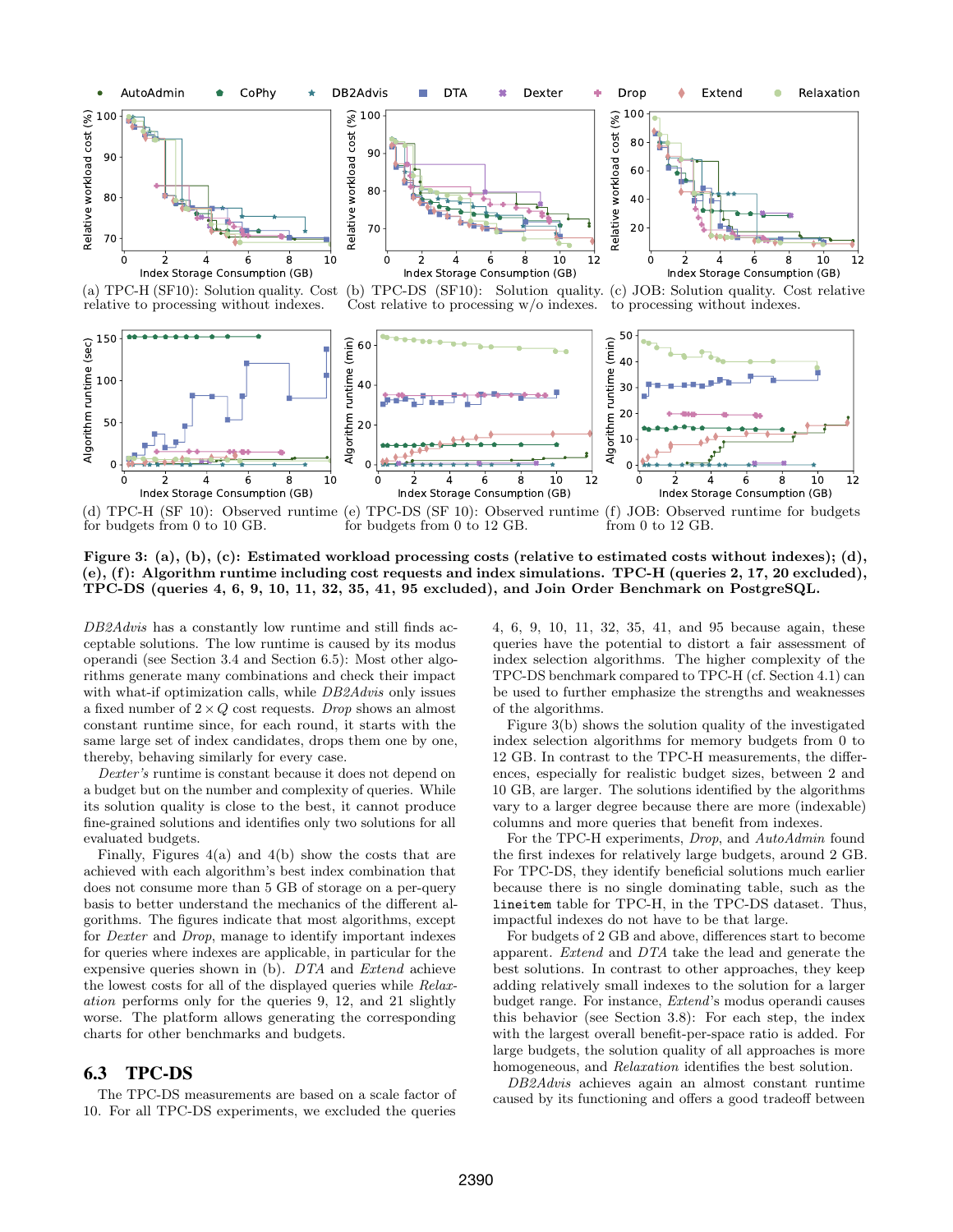<span id="page-9-2"></span>

Figure 4: Estimated query processing costs for TPC-H (scale factor 10) on PostgreSQL. Queries 1, 3, 6, 7, 10, 13, 14, 15, and 16 are omitted as their costs were not affected by indexes for a budget of 5 GB. Expensive queries  $(2, 17, 20)$  depicted with log (right), others (left) with linear scale. S is the final index configuration.

runtime and solution quality. While there is quite some difference to DTA and Extend for medium-sized budgets, the solution quality of DB2Advis is comparable for small and large budgets. The runtime is in the range of seconds compared to minutes for Drop, Extend, DTA, AutoAdmin, and Relaxation, which shows the longest runtime caused by its functioning that requires many transformations to push the storage consumption below the given budget.

The solution quality of the ready-to-use approach Dexter is again not particularly bad if a solution is identified. However, the effect caused by its lack of fine-grained solution becomes more pronounced for the TPC-DS workload for which many, comparably small, indexes can have a substantial impact.

#### <span id="page-9-1"></span>6.4 Join Order Benchmark

The Join Order Benchmark (JOB) measurements are depicted in Figures [3\(c\)](#page-8-3) and [3\(f\).](#page-8-5) For TPC-H and TPC-DS, DTA and Extend find the solutions with the lowest workload costs for most of the examined budgets. Medium-sized budgets (from 2 to 3.5 GB) are not handled well for this experiment because fine-grained solutions are missing. Drop identifies many small indexes that decrease the workload cost significantly for medium-sized budgets while it completely lacks solutions for small budgets similar to AutoAdmin. Co-Phy, DB2Advis, DTA, and Extend find the best solutions for small budgets. However, for larger budgets, the lack of multi-column indexes and the limit of two indexes per query (both limitations due to complexity) become apparent for  $CoPhy$ . At  $\approx 3.5$  GB *Relaxation* and *Extend* start identifying the best solutions up to the largest evaluated budget. As for TPC-H and TPC-DS, Dexter 's solutions are coarse-grained.

Figure [3\(f\)](#page-8-5) shows similar results compared to the algorithm runtimes for TPC-DS. However, there are a few interesting aspects to note here. While AutoAdmin multiplies its runtime, *Drop* almost halves, and the runtime of *Extend* slightly decreases. The lower number of attributes can explain the last two observations. Thereby, fewer index candidates are generated by Drop and Extend resulting in fewer what-if optimizer calls per step. The increase in algorithm runtime for AutoAdmin can be explained by a higher number of beneficial single-column indexes compared to TPC-DS.

## <span id="page-9-0"></span>6.5 Cost Breakdown and Cost Requests

Most of the runtime of what-if based index selection algorithms is usually not spent on the algorithm logic, but on cost estimation calls to the what-if optimizer [\[14,](#page-12-5) [35\]](#page-13-7). Usually, algorithms request a cost estimate for a particular query and a given index combination from the (what-if) optimizer. These requests are expensive, but the estimated costs remain the same if neither the query and index combination

<span id="page-9-3"></span>nor the underlying data change. Therefore, most algorithms cache cost estimation calls. As mentioned in Section [4.2](#page-5-6) and Section [5.1,](#page-6-5) with the developed framework, all algorithms use the same cost estimation implementation, and hence, the same caching mechanisms. However, the different strategies of the investigated algorithms result in varying cost request patterns and different cache opportunities, which is demonstrated in Table [3](#page-10-2) for a budget of 5 GB for the TPC-DS benchmark. The platform allows generating this table for further budgets, configurations, and benchmarks.

The runtimes vary significantly, ranging from seconds to more than an hour, caused by different underlying approaches. Factors – besides the modus operandi of the algorithm – that influence the runtime include the number of evaluated configurations, simulated (hypothetical) indexes, cost requests, and cache rates. Table [3](#page-10-2) indicates that the interplay of these factors is responsible for the resulting runtime.

Generally, for all algorithms, most of the runtime is spent on cost requests (what-if optimization calls), Drop being the only exception. However, most algorithms achieve high cache rates caused by the fact that they repeatedly evaluate similar configurations. The similarity of the evaluated configurations influences the cache rate. Note, retrieving costs from the cache does not come for free since the configuration must be looked up in the cache, and its cost must be obtained.

DB<sub>2</sub>Advis and Dexter evaluate only two configurations. This behavior leads to few cost requests and low runtimes. For wider indexes, runtimes can increase dramatically as later discussed in this section and demonstrated in Table [4.](#page-10-3)

Drop and Relaxation diverge in the number of evaluated configurations but generate the largest number of cost requests. They are the two slowest approaches and follow – in contrast to all other approaches – the same general concept: they start with an extensive configuration and reduce it until it fits the given budget. For realistically sized budgets, this behavior leads to long runtimes.

Besides, according to Table [3,](#page-10-2) the impact of index simulation is almost negligible. Naive-2 simulates more than 70 000 indexes, which is only responsible for 2% of its runtime.

Furthermore, it is essential to note that not all cost requests are equally expensive. Query planning time depends on the query complexity and the number of available (whatif) indexes. Few available indexes lead to planning times in the range of milliseconds for our implementation. AutoAdmin, CoPhy, DTA, Drop, and Extend usually request costs for small index sets of a few dozen indexes at maximum. However, the modi operandi of DB2Advis and Relaxation can lead to large index sets for the cost requests, because costs are evaluated for all possibly applicable indexes per query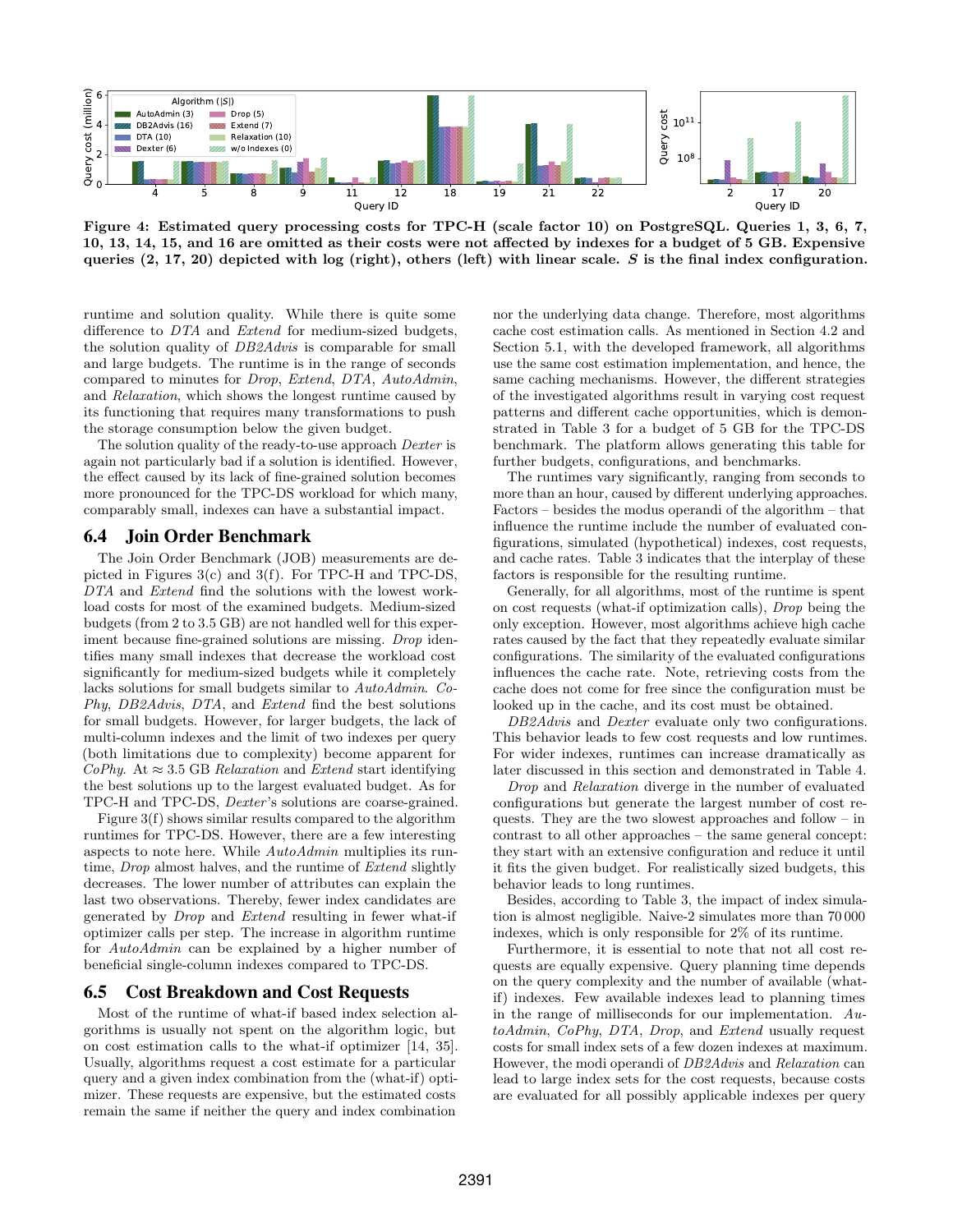<span id="page-10-2"></span>Table 3: Algorithm cost breakdown for the TPC-DS (SF 10) benchmark. Storage consumption  $\approx 5$  GB. Configurations are the number of uniquely evaluated configurations. Index simulations refer to the number of non-unique created hypothetical indexes. Simulation and Costing refer to the share of runtime that was consumed by index simulations or cost requests. Naive-2 relates to AutoAdmin with two indexes selected by a naive enumeration. Dexter's original implementation does not provide all runtime details.

| Algorithm                         | Configurations | Index simulations | Cost requests |            |            |                   | Runtime    |          |  |
|-----------------------------------|----------------|-------------------|---------------|------------|------------|-------------------|------------|----------|--|
|                                   |                |                   | Total         | Non-cached | Cache rate | Total             | Simulation | Costing  |  |
| AutoAdmin                         | 129            | 10991             | 33851         | 11676      | $65.5\%$   | 2.1 <sub>m</sub>  | $2.0\%$    | 95.9%    |  |
| Naive-2                           | 816            | 73504             | 240441        | 73 440     | 69.4\%     | 15.3 <sub>m</sub> | $2.0\%$    | 66.5%    |  |
| CoPhv                             | 3983           | 3982              | 394317        | 52177      | 86.8%      | 10.1 <sub>m</sub> | $0.6\%$    | 94.9%    |  |
| DB <sub>2</sub> A <sub>dvis</sub> | 2              | 7 1 7 9           | 180           | 180        | $0.0\%$    | 0.1 <sub>m</sub>  | 24.0%      | 58.7%    |  |
| <b>DTA</b>                        | 1442           | 25812             | 1650510       | 129811     | 92.1\%     | 32.2 <sub>m</sub> | $0.4\%$    | 87.2%    |  |
| Dexter                            | 2              | 3982              | 180           | 180        | $0.0\%$    | 0.4 <sub>m</sub>  | n/a        | n/a      |  |
| Drop                              | 203            | 29 144            | 2601450       | 18348      | 99.3%      | 35.0 <sub>m</sub> | $0.6\%$    | 19.7%    |  |
| Extend                            | 594            | 11 295            | 812430        | 53472      | 93.4\%     | 12.8 <sub>m</sub> | $0.5\%$    | 84.1\%   |  |
| Relaxation                        | 1 898          | 51680             | 2982690       | 170863     | 94.3%      | 60.7 <sub>m</sub> | $0.4\%$    | $66.6\%$ |  |

(see Sections [3.4](#page-3-1) and [3.5\)](#page-3-2). Table [4](#page-10-3) shows the cost request time for two complex queries of the TPC-DS benchmark. Cost estimations for large index combinations can take prohibitively long, which becomes especially pronounced when wide indexes are searched.

#### <span id="page-10-1"></span>6.6 Parameter Influence

In this subsection, we investigate the influence of the index width, the time for  $DB2Advis'$  TRY\_VARIATION step,  $AutoAd$ min's number of indexes that are selected by naive enumeration, and DTA's runtime limits on the solution quality and runtime. The experiments were conducted with TPC-DS (scale factor 10) for budgets between 4 and 8 GB. Other benchmarks did not yield substantially different results.

Index Width. In our evaluations, the maximum number of columns per index does not have a huge influence for the investigated workloads on PostgreSQL. The impact could be higher for real-world workloads, e.g., enterprise systems utilize wide primary keys of up to 16 columns [\[17\]](#page-12-28) and more sophisticated query processors might use wide indexes more efficiently. The maximum index width selected by algorithms during our experiments was 6. AutoAdmin and Extend show performance improvements of 1 to 3% when the index width is increased from 1 to 2 or 3. Improvements by wider indexes are below 1%. For DB2Advis, we found an anomaly: the performance improved by about 1% when the index width is increased from 1 to 3, but dropped by  $\approx 5\%$  when set to 2.

For Extend, runtimes did not significantly increase due to its functioning (Section [3.8\)](#page-4-0). DB2Advis' runtime is comparable for index widths of 1 and 2 but grows by more than  $10\times$ when increased to 3 and is not feasible for larger numbers due to expensive cost requests for large index combinations (see

<span id="page-10-3"></span>Table 4: Cost request timings including index simulation for two TPC-DS queries; DNF exceeds 30min.

| Index width | Relevant indexes |                                     | Time |                  |  |  |
|-------------|------------------|-------------------------------------|------|------------------|--|--|
|             |                  | Query 13 Query 64 Query 13 Query 64 |      |                  |  |  |
| 1 column    | 22               | 49                                  | 13ms | 12ms             |  |  |
| 2 columns   | 132              | 287                                 | 97ms | 44 <sub>ms</sub> |  |  |
| 3 columns   | 870              | 1889                                | 33s  | 5s               |  |  |
| 4 columns   | 5910             | 14 3 9 3                            | DNF  | 231s             |  |  |

Section [6.5\)](#page-9-0). The runtimes of  $Aut\alpha\Lambda dmin$  and DTA increase with wider indexes, e.g., by a factor of 2 - 3 from single- to two-column indexes, because for each admissible index width, the enumeration steps are executed for all queries. As the candidate volume decreases per round because candidates are only drawn from previously beneficial indexes (Section [3.2\)](#page-2-2), the increase in runtime declines over time.

DB2Advis - Try Variations. The measurable impact of DB2Advis' TRY\_VARIATION step is often small. According to our experiments, variation achieves improvements of about 1% in workload cost, even when the core algorithm ran in  $\approx 1$ and the variation in 30 seconds. For massive candidate sets, variations can only be effective with a long runtime because chances, that beneficial candidates are becoming part of the final combination, decrease with a larger population.

AutoAdmin - Naive Enumerations. In our experiments, the number of indexes selected by naive enumeration affects the approach's solution quality only marginally. Sometimes, we even observed better results for smaller numbers. However, the runtime is significantly affected. For the conducted benchmarks, the runtime increased by factors between 3 and 10 when the indexes selected by naive enumeration were increased from 1 to 2. More indexes could not be selected via naive enumeration in an acceptable time.

DTA - Runtime Limits. We observed both aspects of the anytime ability of the approach: (i) returning acceptable solutions when interrupted and (ii) identifying improved solutions with longer runtime. For the TPC-DS benchmark (budget: 5 GB, maximum index width: 2), our DTA implementation generates  $\approx 300$  seeds. The first seed's calculation finishes after 9 minutes and identifies a solution that is within 3% of the best solution found after 14 hours.

## <span id="page-10-0"></span>7. LEARNINGS

In this section, we summarize general and algorithmspecific properties to explain the performance differences observed in the experimental evaluation. We give final recommendations on when to use which approach in Section [8.](#page-11-0) The following insights are only generalizable to a certain degree. They might not be transferable to other systems that rely on different optimizers and execution engines.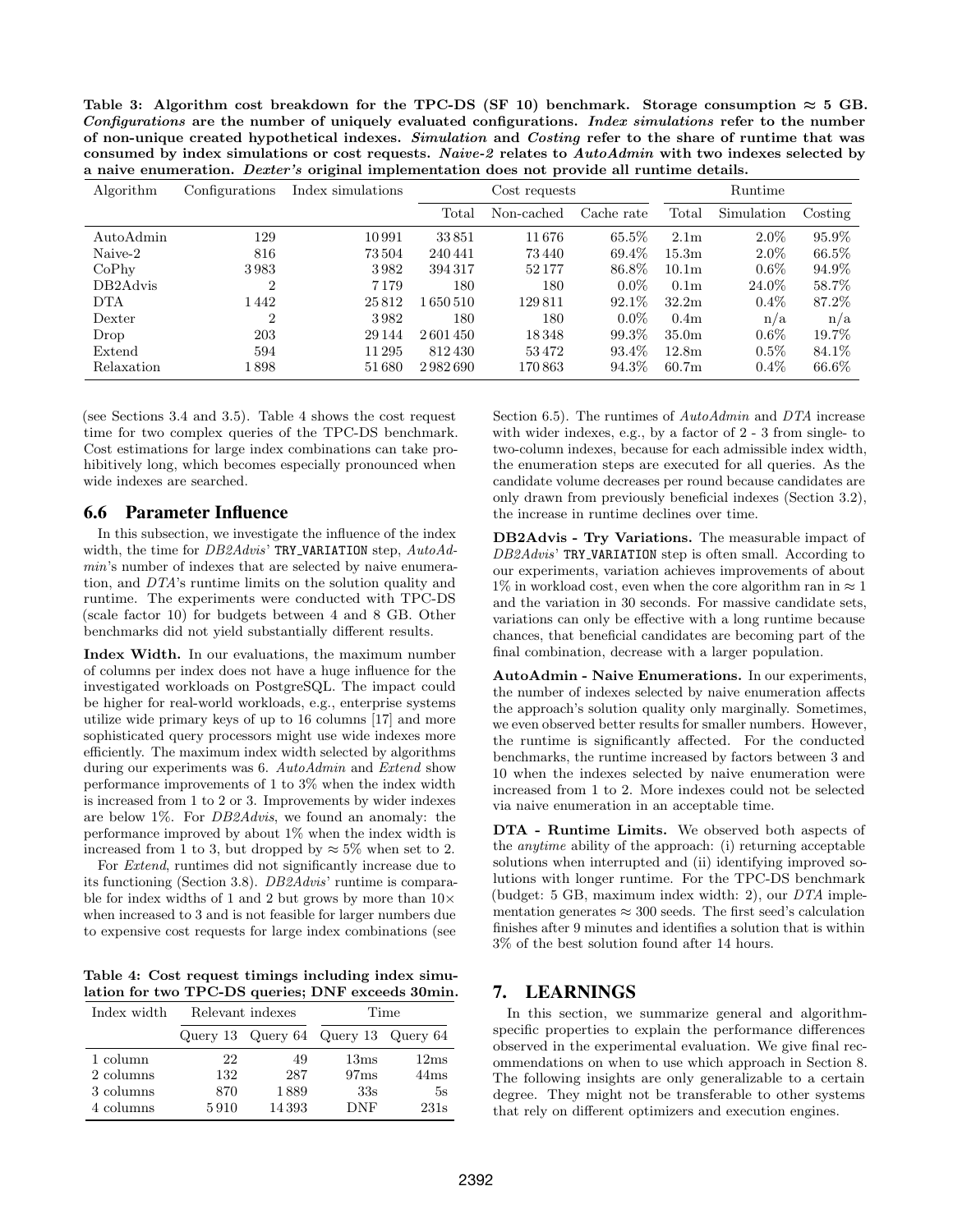General Insights. (i) For different workloads or budget restrictions, different algorithms can perform best. (ii) The algorithm should be chosen based on the user's needs. Differences in runtime, solution quality, solution granularity, and multi-column index support are significant. (iii) There are two kinds of approaches: query-based (DB2Advis, Dexter) ones, which evaluate the benefit of all possible indexes at once, and index combination-based (Extend, AutoAdmin, Drop, CoPhy, DTA) approaches, which evaluate the benefit of comparably small index sets. Generally, the latter consider index interaction to a higher degree while query-based ones are orders of magnitude faster as long as the set of evaluated indexes per query is not too large (see Section [6.6\)](#page-10-1). Relaxation combines both approaches. (iv) The cost of what-if calls or cost requests are not fixed, they depend on the query and evaluated index combination (see Section [6.5\)](#page-9-0).

(v) The granularity of identified solutions is fundamental. Otherwise, the performance between identified solutions is suboptimal (cf. Figure [3\(c\)\)](#page-8-3). (vi) Stop criteria are essential. Algorithms that halt after a maximum number of indexes, usually start with large indexes and do not find small indexes with a significant relative impact (cf. Figure  $3(a)$ ).

(vii) Ordering index candidates by benefit per space instead of purely by benefit showed to be efficient, especially for medium-sized budgets (see Section [6.3\)](#page-8-6). This advantage could vanish for transactional workloads. Usually, benefit per space approaches favor configurations with many small indexes, which could lead to elevated maintenance costs and lock contention. Therefore, choosing the minimization goal accordingly might be beneficial (see Table [1\)](#page-5-2).

(viii) Reduction-based approaches, i.e., *Drop* and Relaxation, become faster with larger budgets. However, for realistic budgets, their runtimes are rather long.

Drop. (i) The repetitive functioning causes a large number of cost requests, while it shows the highest cache rates (see Section [6.5\)](#page-9-0). (ii) An extension to support multi-column indexes would result in an infeasible number of index candidates requiring some kind of pre-selection.

AutoAdmin. The approach finds reasonable solutions, but two properties weakened the algorithm in our evaluation. (i) The number of indexes selected by naive enumeration only had a minor influence on the solution quality. However, the runtime impact was enormous  $(3-10\times, \text{see Section 6.6}).$ (ii) By ignoring the size of indexes, a multi-column index with an only slightly higher benefit than a single-column index but significantly higher memory consumption is favored, which acts in opposition to storage efficiency.

DB2Advis. (i) DB2Advis' solutions are reasonable for high budgets, while the runtime is low. In such cases, the index combination is optimized for every query. (ii) For wider indexes, e.g.,  $W \geq 3$ , the runtime increases while the solution quality is not among the best. (iii) Random exchanges by TRY VARIATION do not prove to be very effective (see Section [6.6\)](#page-10-1). (iv) The approach may miss a locally inferior but globally superior index, e.g., indexes that are beneficial for many queries but never the best for an individual query.

Relaxation. (i) Large candidate sets and its transformation rules lead to an enormous number of evaluated configurations and, thereby, to the best consideration of index interaction. (ii) Thus, for large budgets, Relaxation performed best in the evaluated benchmarks. (iii) The reductive functioning of the approach causes long runtimes for realistic budgets.

CoPhy. (i) The solution quality depends on well-chosen initial candidates and suitable choices of index combinations per query. TPC-H and TPC-DS selections improved with more candidates (wider indexes), whereas JOB improved with a higher number of indexes per query. (ii) With more candidates, cost requests dominate the runtime while the number of indexes per query impacts the solver runtime.

Dexter. Dexter identifies suitable index combinations and offers low, constant runtimes. However, the granularity of solutions is generally too coarse (cf. Figure [3\(b\)\)](#page-8-2).

Extend. (i) *Extend* is the only algorithm that identified wide indexes  $(W \geq 4)$  in an acceptable amount of time. Due to its mechanics, the index width does not have a significant impact on the runtime (see Section [6.6\)](#page-10-1). (ii) The runtime can decrease for larger budgets because fewer but larger indexes are identified. (iii) The tradeoff between solution quality and runtime is among the best for various budgets.

DTA. (i) The large number of seed configurations guarantees suitable configurations: *Anytime's* solutions, especially for small to medium-sized budgets, are usually among the best. (ii) Its runtime can be on par with most other approaches when the ability to interrupt the algorithm at *anytime* is considered. As shown in Section [6.6,](#page-10-1) the first seeds enable competitive solutions, while later improvements are often insignificant for the evaluated scenarios.

## <span id="page-11-0"></span>8. CONCLUSIONS AND FUTURE WORK

In this paper, we compared eight different index selection algorithms. We evaluated the approaches regarding solution quality, runtime, solution granularity, and complexity with an extensible evaluation platform that promotes reproducibility.

Our recommendations for different scenarios and user needs are as follows. These conclusions are based on our evaluation on PostgreSQL. Their transferability to other engines might be limited. If fast solutions for large budgets are desired, and the index width is limited, AutoAdmin and particularly DB2Advis are advisable. If a higher runtime is feasible, we recommend Relaxation. For small problem sizes where all relevant candidate combinations can be exhaustively enumerated, CoPhy's LP guarantees optimal solutions for any budget. Dexter is a simple, ready-to-use open-source option with low overhead. Compared to other algorithms, *Drop* is the easiest to implement. Overall, the recent approaches Extend and DTA provide the best combination of runtime and solution quality in a wide range of scenarios.

Our experiments showed that an efficient index selection remains challenging as, due to the problem's nature and the functioning of the approaches, different weaknesses surface in specific scenarios, which leaves room for improvement in future work. The revealed strengths and weaknesses of the algorithms make it possible to derive improved solution concepts, e.g., hybrid approaches and robust adaptions. Our platform facilitates such improvement work. For example, in the future, machine learning-based approaches that showed to be not competitive yet could be integrated into our extensible platform after becoming more mature.

## Acknowledgments

We thank S. Chaudhuri, V. Narasayya, J. Rouhaud, A. Sharma, and D. Zilio for their support and detailed answers.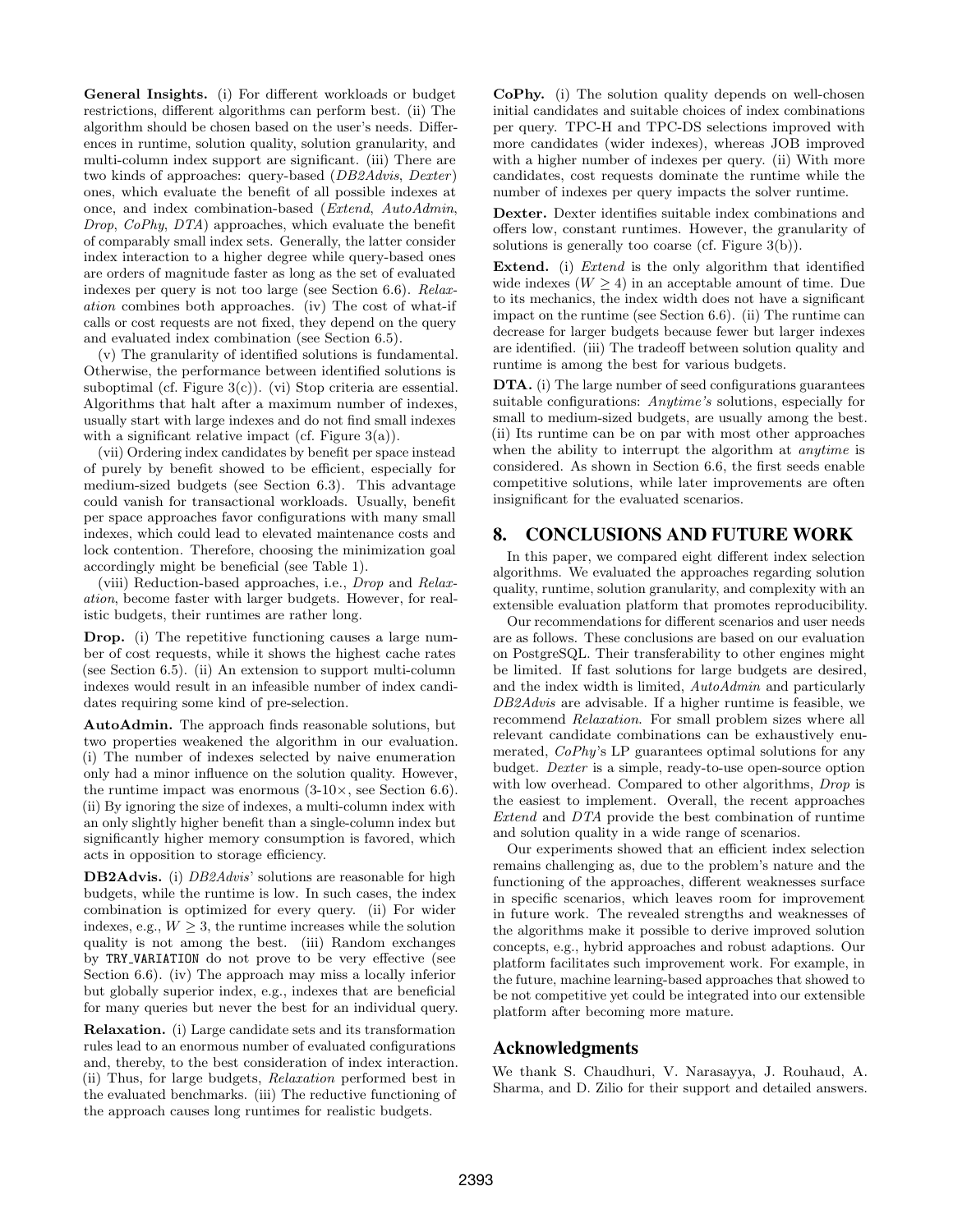#### 9. REFERENCES

- <span id="page-12-12"></span>[1] S. Agrawal, S. Chaudhuri, L. Kollár, A. P. Marathe, V. R. Narasayya, and M. Syamala. Database tuning advisor for microsoft SQL server 2005. In Proceedings of the International Conference on Very Large Databases (VLDB), pages 1110–1121, 2004.
- <span id="page-12-22"></span>[2] D. Basu, Q. Lin, W. Chen, H. T. Vo, Z. Yuan, P. Senellart, and S. Bressan. Cost-model oblivious database tuning with reinforcement learning. In Proceedings of the International Conference on Database and Expert Systems Applications (DEXA), pages 253–268, 2015.
- <span id="page-12-10"></span>[3] R. Borovica, I. Alagiannis, and A. Ailamaki. Automated physical designers: what you see is (not) what you get. In *Proceedings of the International* Workshop on Testing Database Systems (DBTEST), 2012.
- <span id="page-12-2"></span>[4] N. Bruno and S. Chaudhuri. Automatic physical database tuning: A relaxation-based approach. In Proceedings of the International Conference on Management of Data (SIGMOD), pages 227–238, 2005.
- <span id="page-12-21"></span>[5] N. Bruno and S. Chaudhuri. An online approach to physical design tuning. In Proceedings of the International Conference on Data Engineering (ICDE), pages 826–835, 2007.
- <span id="page-12-8"></span>[6] N. Bruno and R. V. Nehme. Configuration-parametric query optimization for physical design tuning. In Proceedings of the International Conference on Management of Data (SIGMOD), pages 941–952, 2008.
- <span id="page-12-23"></span>[7] A. Caprara, M. Fischetti, and D. Maio. Exact and approximate algorithms for the index selection problem in physical database design. IEEE Transactions on Knowledge and Data Engineering (TKDE), 7(6):955–967, 1995.
- <span id="page-12-20"></span>[8] A. Caprara and J. J. Salazar González. A branch-and-cut algorithm for a generalization of the uncapacitated facility location problem. TOP, 4:135–163, 1996.
- <span id="page-12-3"></span>[9] S. Chaudhuri and V. Narasayya. Anytime Algorithm of Database Tuning Advisor for Microsoft SQL Server. https://www.microsoft.[com/en-us/research/](https://www.microsoft.com/en-us/research/publication/anytime-algorithm-of-database-tuning-advisor-for-microsoft-sql-server) [publication/anytime-algorithm-of-database](https://www.microsoft.com/en-us/research/publication/anytime-algorithm-of-database-tuning-advisor-for-microsoft-sql-server)[tuning-advisor-for-microsoft-sql-server](https://www.microsoft.com/en-us/research/publication/anytime-algorithm-of-database-tuning-advisor-for-microsoft-sql-server), visited 2020-06-04, June 2020.
- <span id="page-12-4"></span>[10] S. Chaudhuri and V. R. Narasayya. An efficient cost-driven index selection tool for microsoft SQL server. In Proceedings of the International Conference on Very Large Databases (VLDB), pages 146–155, 1997.
- <span id="page-12-13"></span>[11] S. Chaudhuri and V. R. Narasayya. Index merging. In Proceedings of the International Conference on Data Engineering (ICDE), pages 296–303, 1999.
- <span id="page-12-14"></span>[12] S. Chaudhuri and V. R. Narasayya. Self-tuning database systems: A decade of progress. In Proceedings of the International Conference on Very Large Databases (VLDB), pages 3–14, 2007.
- <span id="page-12-11"></span>[13] S. Das, M. Grbic, I. Ilic, I. Jovandic, A. Jovanovic, V. R. Narasayya, M. Radulovic, M. Stikic, G. Xu, and S. Chaudhuri. Automatically indexing millions of databases in microsoft azure SQL database. In Proceedings of the International Conference on Management of Data (SIGMOD), pages 666–679, 2019.
- <span id="page-12-5"></span>[14] D. Dash, N. Polyzotis, and A. Ailamaki. Cophy: A

scalable, portable, and interactive index advisor for large workloads. PVLDB, 4(6):362–372, 2011.

- <span id="page-12-0"></span>[15] B. Ding, S. Das, R. Marcus, W. Wu, S. Chaudhuri, and V. R. Narasayya. AI meets AI: leveraging query executions to improve index recommendations. In Proceedings of the International Conference on Management of Data (SIGMOD), pages 1241–1258, 2019.
- <span id="page-12-15"></span>[16] G. Farley and S. A. Schuster. Query execution and index selection for relational data bases. In Proceedings of the International Conference on Very Large Databases (VLDB), page 519, 1975.
- <span id="page-12-28"></span>[17] M. Faust, M. Boissier, M. Keller, D. Schwalb, H. Bischoff, K. Eisenreich, F. Färber, and H. Plattner. Footprint reduction and uniqueness enforcement with hash indices in SAP HANA. In Proceedings of the International Conference on Database and Expert Systems Applications (DEXA), pages 137–151, 2016.
- <span id="page-12-27"></span>[18] S. J. Finkelstein, M. Schkolnick, and P. Tiberio. Physical database design for relational databases. ACM Transactions on Database Systems (TODS), 13(1):91–128, 1988.
- <span id="page-12-18"></span>[19] F. Fotouhi and C. E. Galarce. Genetic algorithms and the search for optimal database index selection. In Proceedings of the First Great Lakes Computer Science Conference, pages 249–255, 1989.
- <span id="page-12-26"></span>[20] R. Fourer, D. Gay, and B. Kernighan. AMPL: A Modeling Language for Mathematical Programming. Thomson/Brooks/Cole, 2003.
- <span id="page-12-19"></span>[21] M. R. Frank, E. Omiecinski, and S. B. Navathe. Adaptive and automated index selection in RDBMS. In Proceedings of the International Conference on Extending Database Technology (EDBT), pages 277–292, 1992.
- <span id="page-12-7"></span>[22] G. Graefe. B-tree indexes for high update rates. SIGMOD Record, 35(1):39–44, 2006.
- <span id="page-12-16"></span>[23] M. Hammer and A. Chan. Index selection in a self-adaptive data base management system. In Proceedings of the International Conference on Management of Data (SIGMOD), pages 1–8, 1976.
- <span id="page-12-17"></span>[24] M. Y. L. Ip, L. V. Saxton, and V. V. Raghavan. On the selection of an optimal set of indexes. IEEE Transactions on Software Engineering, 9(2):135–143, 1983.
- <span id="page-12-24"></span>[25] A. Kane. Dexter - The automatic indexer for Postgres, June 2017. https://github.[com/ankane/dexter](https://github.com/ankane/dexter), visited 2020-06-04.
- <span id="page-12-6"></span>[26] A. Kane. Introducing Dexter, the Automatic Indexer for Postgres, June 2017. [https:](https://medium.com/@ankane/introducing-dexter-the-automatic-indexer-for-postgres-5f8fa8b28f27) //medium.[com/@ankane/introducing-dexter-the](https://medium.com/@ankane/introducing-dexter-the-automatic-indexer-for-postgres-5f8fa8b28f27)[automatic-indexer-for-postgres-5f8fa8b28f27](https://medium.com/@ankane/introducing-dexter-the-automatic-indexer-for-postgres-5f8fa8b28f27), visited 2020-06-04.
- <span id="page-12-25"></span>[27] M. S. Kester, M. Athanassoulis, and S. Idreos. Access path selection in main-memory optimized data systems: Should I scan or should I probe? In Proceedings of the International Conference on Management of Data (SIGMOD), pages 715–730, 2017.
- <span id="page-12-9"></span>[28] V. Leis, A. Gubichev, A. Mirchev, P. A. Boncz, A. Kemper, and T. Neumann. How good are query optimizers, really? PVLDB, 9(3):204–215, 2015.
- <span id="page-12-1"></span>[29] V. Y. Lum and H. Ling. An optimization problem on the selection of secondary keys. In Proceedings of the